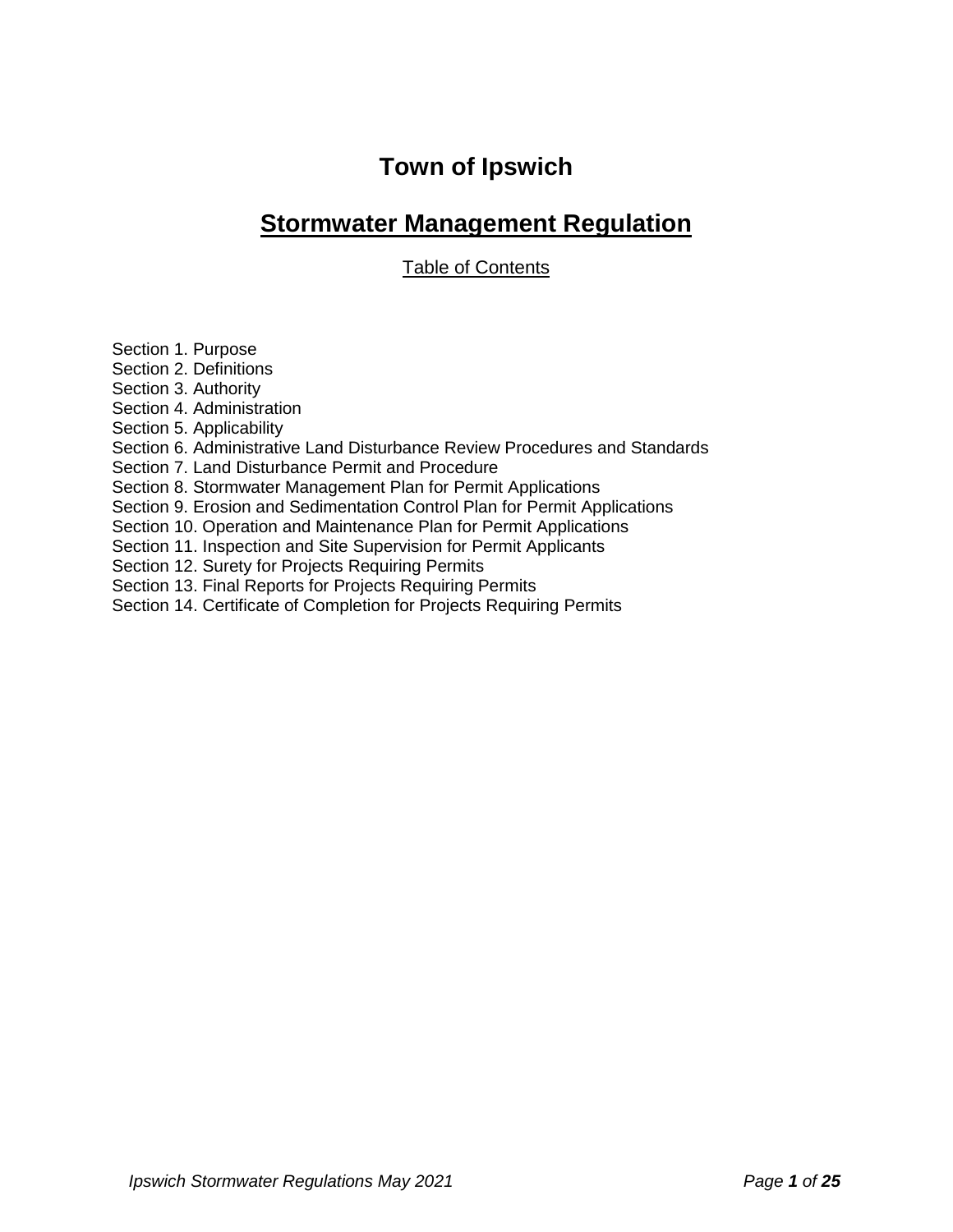## **Section 1. Purpose**

The purpose of these Stormwater Regulations is to protect, maintain and enhance public health, safety, environment, and general welfare by establishing minimum requirements and procedures to control the adverse effects of increased runoff, decreased ground water recharge, erosion and sedimentation, and nonpoint source pollution associated with new development and redevelopment of land, pursuant to the Town of Ipswich Stormwater Management bylaw.

Development of land including loss of vegetative cover to create impervious surfaces, regrading, and other land use changes, permanently alter the hydrologic system of local watersheds by decreasing transpiration and infiltration, and increasing stormwater runoff rates and volumes, causing an increase in flooding, stream channel erosion, and sediment transport and deposition, and water quality degradation. This additional runoff contributes to increased nonpoint source pollution and degradation of receiving waters.

Stormwater management systems that are properly designed utilizing low impact design (LID) and green infrastructure (GI) techniques and appropriate best management practices (BMPs) can better simulate the natural hydrologic condition and reduce adverse impacts.

During the construction process, soil is often exposed for periods of time and most vulnerable to erosion by wind and water. The eroded soil endangers water resources by reducing water quality, and causing the siltation of valuable wetland resources including swamps, streams, rivers, lakes and aquatic habitat for fish and other desirable species.

The impacts of construction and post-development stormwater runoff quantity and quality can adversely affect public safety, public and private property, surface water drinking water supplies, groundwater resources including drinking water supplies, recreation, aquatic habitats, fish and other aquatic life, property values and other uses of lands and waters.

These Stormwater Regulations (Regulations) have been developed to provide reasonable guidance for the regulation of project design, construction and post-development stormwater runoff for the purpose of protecting local water resources from degradation. It is in the public interest to regulate construction and post-development stormwater runoff discharges in order to control and minimize increases in stormwater runoff rates and volumes, soil erosion and sedimentation, stream channel erosion, and nonpoint source pollution associated with construction site and post-development stormwater runoff.

## **Section 2. Definitions**

ABUTTER: The owner(s) of land adjacent to regulated activity.

ADMINISTRATIVE LAND DISTURBANCE REVIEW: Approval by the Stormwater Authority of a land disturbance activity that does not require a Land Disturbance Permit because of its size and/or scope.

ALTERATION OF DRAINAGE CHARACTERISTICS: Any activity on an area of land that changes the water quality, force, direction, timing or location of runoff flowing from the area. Such changes include: change from distributed runoff to confined or discrete discharge, change in the volume of runoff from the area; change in the peak rate of runoff from the area; and change in the recharge to groundwater on the area.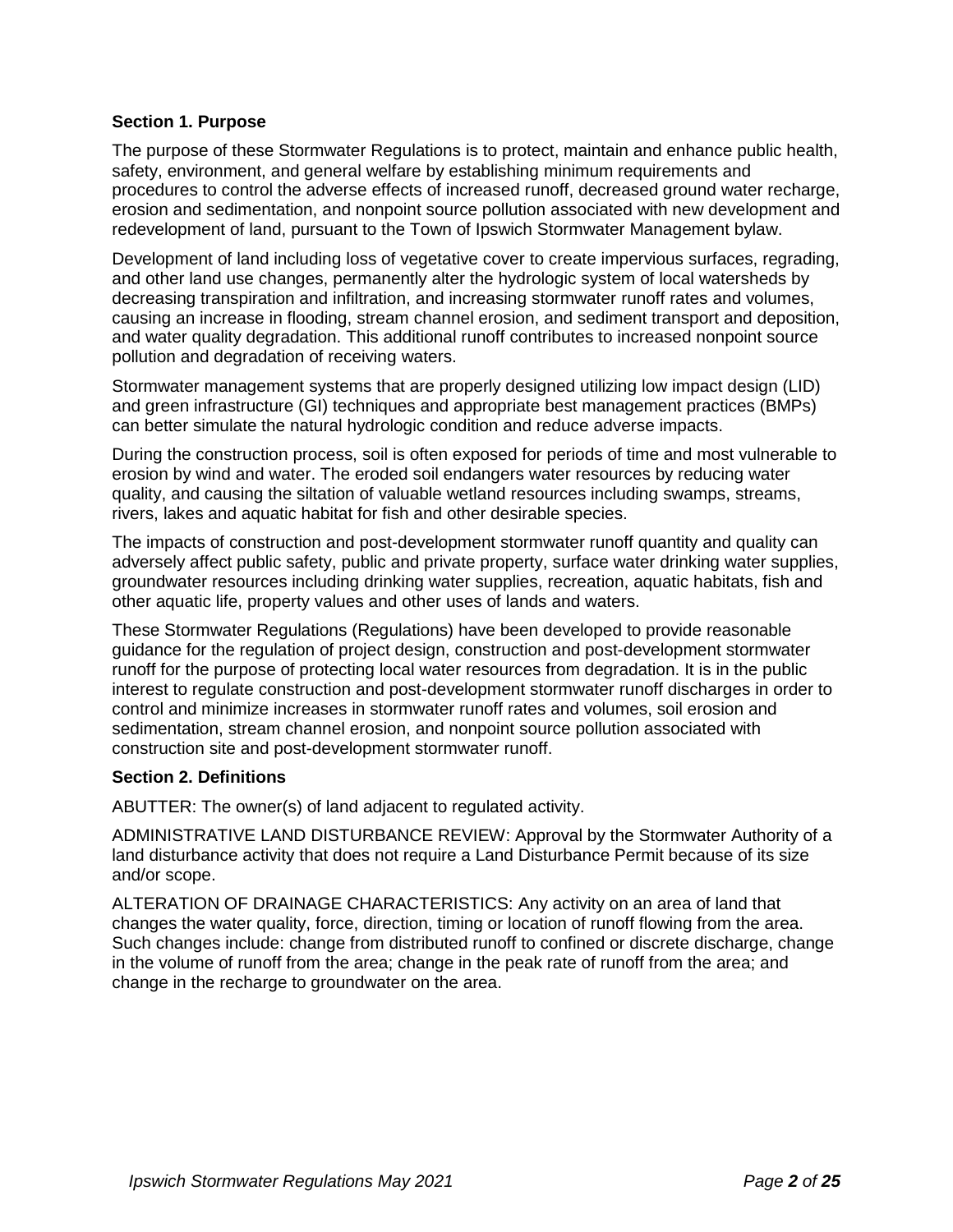APPLICANT: Any person, individual, partnership, association, firm, company, corporation, trust, authority, agency, department, or political subdivision, of the Commonwealth or the Federal government, to the extent permitted by law, requesting a soil erosion and sediment control permit for proposed land-disturbance activity.

AS-BUILT DRAWING: Drawings that completely record and document applicable aspects and features of conditions of a project following construction using Stormwater Management Plans derived from a Land Disturbance Permit.

BEST MANAGEMENT PRACTICE (BMP): An activity, procedure, restraint, or structural improvement that helps to reduce the quantity or improve the quality of stormwater runoff.

CERTIFICATE OF COMPLETION (COC): A document issued by the Stormwater Authority after all construction activities have been completed, which states that all conditions of an issued Land Disturbance Permit have been met and that a project has been completed in compliance with the conditions set forth in the permit.

CERTIFIED PROFESSIONAL IN EROSION AND SEDIMENT CONTROL (CPESC): A certified specialist in soil erosion and sediment control. This certification program, sponsored by the Soil and Water Conservation Society in cooperation with the American Society of Agronomy, provides the public with evidence of professional qualifications.

CLEARING: Any activity that removes the vegetative surface cover.

CONSTRUCTION AND WASTE MATERIALS: Excess or discarded building or site materials, including but not limited to concrete truck washout, chemicals, litter and sanitary waste at a construction site that may adversely impact water quality.

DEVELOPMENT: The modification of land to accommodate a new use or expansion of use, usually involving construction.

DISCHARGE OF POLLUTANTS: The addition from any source of any pollutant or combination of pollutants into the municipal storm drain system or into the waters of the United States or Commonwealth from any source.

DISTURBANCE OF LAND: Any action that causes a change in the position, location, or arrangement of soil, sand rock, gravel of similar earth material; results in an increased amount of runoff or pollutants; measurably changes the ability of a ground surface to absorb waters; involves clearing and grading; or results in an alteration of drainage characteristics.

DRAINAGE EASEMENT: A legal right granted by a landowner to a grantee allowing the use of private land for stormwater management purposes.

EROSION: The wearing away of the land surface by natural or artificial forces such as wind, water, ice, gravity, or vehicle traffic and the subsequent detachment and transportation of soil particles.

EROSION AND SEDIMENTATION CONTROL PLAN: A document containing narrative, drawings and details developed by a qualified professional engineer (PE) or a Certified Professional in Erosion and Sedimentation Control (CPESC), which includes best management practices, or equivalent measures designed to control surface runoff, erosion and sedimentation during pre-construction and construction related land disturbing activities.

EROSION CONTROL: The prevention or reduction of the movement of soil particles or rock fragments due to stormwater runoff.

ESTIMATED HABITAT OF RARE WILDLIFE AND CERTIFIED VERNAL POOLS: Habitats delineated for state-protected rare wildlife and certified vernal pools under the Wetlands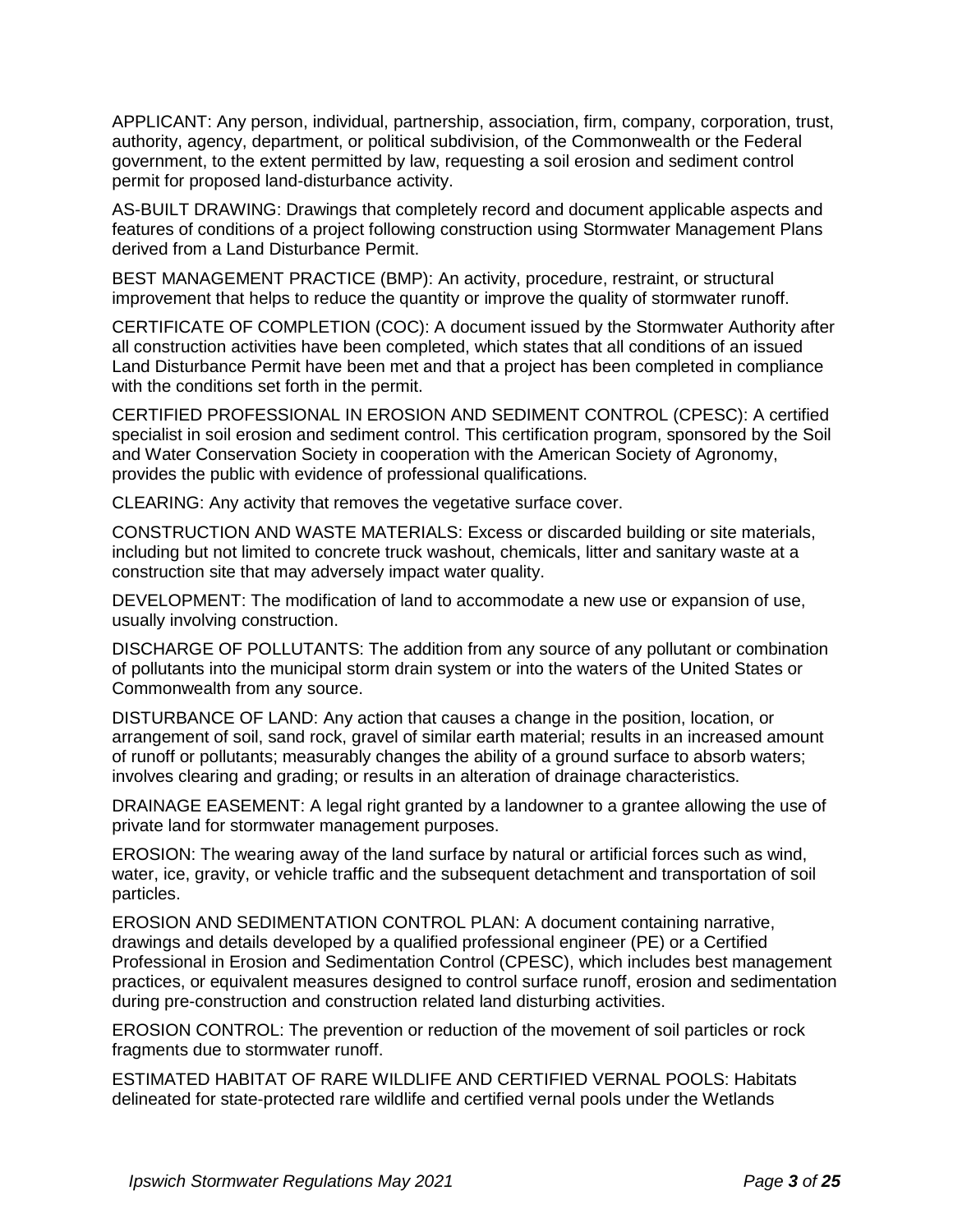Protection Act Regulations (310 CMR 10.00) and the Forest Cutting Practices Act Regulations (304 CMR 11.00).

GRADING: Changing the level or shape of the ground surface.

GROUNDWATER: Water beneath the surface of the ground.

GRUBBING: The act of clearing land surface by digging up roots and stumps.

HAZARDOUS MATERIAL: Any material which, because of its quantity, concentration, chemical, corrosive, flammable, reactive, toxic, infectious or radioactive characteristics, either separately or in combination with any substance or substances, constitutes a present or potential threat to human health, safety, welfare, or to the environment. Toxic or hazardous materials include any synthetic organic chemical, petroleum product, heavy metal, radioactive or infectious waste, acid and alkali, and any substance defined as "toxic" or "hazardous" under MGL c. 21C and c. 21E, and the regulations at 310 CMR 30.000 and 310 CMR 40.0000.

ILLICIT DISCHARGE: Direct or indirect discharge to the municipal storm drain system or into a watercourse or the waters of the Commonwealth that is not composed entirely of stormwater, except as exempted in Article II, § 2 of the Town of Ipswich Stormwater Management Bylaw. The term does not include a discharge in compliance with an NPDES stormwater discharge permit or resulting from fire-fighting activities exempted pursuant to Article II, § 2(D)(1) of the Town of Ipswich Stormwater Management Bylaw.

IMPERVIOUS SURFACE: Any material or structure on or above the ground that prevents water infiltrating the underlying soil. Impervious Surface includes without limitation roads, paved parking lots, sidewalks, and rooftops.

IMPOUNDMENT: A stormwater pond created by either constructing an embankment or excavating a pit which retains a permanent pool of water.

INFILTRATION: The act of conveying surface water into the ground to permit groundwater recharge and the reduction of stormwater runoff from a project site.

LAND DISTURBANCE PERMIT: A permit issued by the Stormwater Authority pursuant to the Town of Ipswich Stormwater Management Bylaw prior to commencement of Land Disturbing Activity or Redevelopment.

LAND-DISTURBING ACTIVITY: Any activity that causes a change in the position or location of soil, sand, rock, gravel, or similar earth material; results in an increased amount of runoff or pollutants; measurably changes the ability of a ground surface to absorb waters; involves clearing and grading; or results in an Alteration of Drainage Characteristics.

LAND USE WITH HIGHER POTENTIAL POLLUTANT LOAD (LUHPPL): Land uses such as auto salvage yards, auto fueling facilities, exterior fleet storage yards, vehicle service and equipment cleaning areas, commercial parking lots with high intensity use, road salt storage areas, outdoor storage and loading areas of hazardous substances, confined disposal facilities and disposal sites, marinas, boat yards or other uses as identified by the Massachusetts Stormwater Handbook.

LOT: An individual tract of land as shown on the current Assessor's Map for which an individual tax assessment is made. For the purposes of these regulations, a lot also refers to an area of a leasehold on a larger parcel of land, as defined in the lease agreement and shown by approximation on the Assessor's Map.

MASSACHUSETTS STORMWATER MANAGEMENT STANDARDS: The performance standards as further defined by the Massachusetts Stormwater Handbook, issued by the Department of Environmental Protection, and as amended, that coordinate the requirements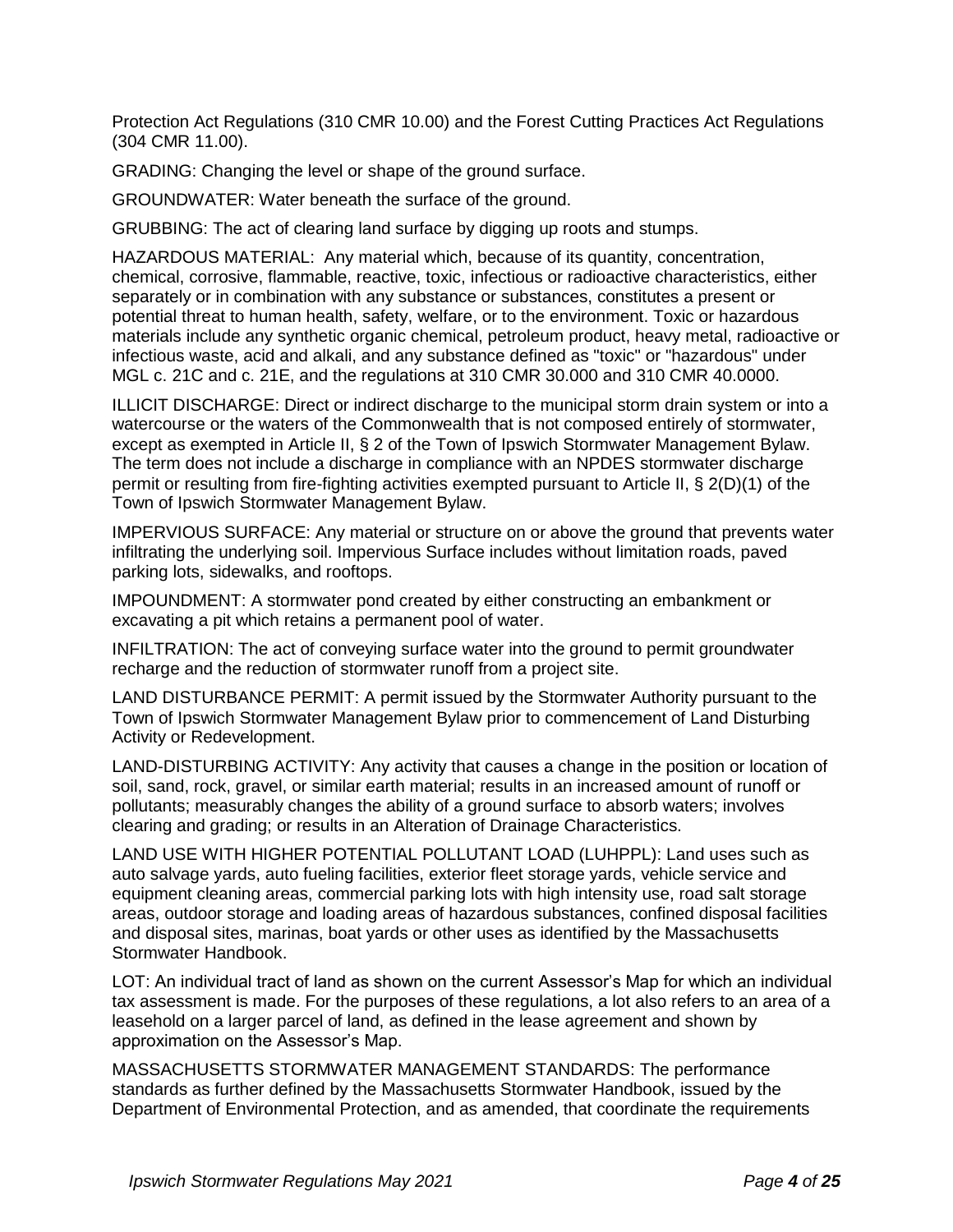prescribed by state regulations promulgated under the authority of the Massachusetts Wetlands Protection Act G.L. c. 131 §. 40 and Massachusetts Clean Waters Act G.L. c. 21, §. 23-56 to prevent or reduce pollutants from reaching water bodies and control the quantity of runoff from a site.

MUNICIPAL SEPARATE STORM SEWER SYSTEM (MS4) or MUNICIPAL STORM DRAIN SYSTEM: The system of conveyances designed or used for collecting or conveying stormwater, including any road with a drainage system, street, gutter, curb, inlet, piped storm drain, pumping facility, retention or detention basin, natural or man-made or altered drainage channel, reservoir, and other drainage structure that together comprise the storm drainage system owned or operated by the Town of Ipswich

NATIONAL POLLUTANT DISCHARGE ELIMINATION SYSTEM (NPDES) STORMWATER DISCHARGE PERMIT: A permit issued by United States Environmental Protection Agency or jointly with the Commonwealth of Massachusetts that authorizes the discharge of pollutants to waters of the United States.

NONPOINT SOURCE POLLUTION: Pollution from many diffuse sources caused by rainfall or snowmelt moving over and through the ground. As the runoff moves, it picks up and carries away natural and man-made pollutants finally depositing them into a water resource area.

OFF-SITE COMPLIANCE: an approach whereby pollutant removal practices are implemented at redevelopment or retrofit sites at another location in the same HUC12 watershed as the original redevelopment project, as approved by the Stormwater Authority.

OPERATION AND MAINTENANCE PLAN: A plan setting up the functional, financial and organizational mechanisms for the ongoing operation and maintenance of a stormwater management system to insure that it continues to function as designed.

OUTFALL: The point at which stormwater flows out from a point source discernible, confined and discrete conveyance into Waters of the Commonwealth.

OWNER: A person with a legal or equitable interest in property.

PERSON: An individual, partnership, association, firm, company, trust, corporation, agency, authority, department or political subdivision of the Commonwealth or the federal government, to the extent permitted by law, and any officer, employee, or agent of such person.

POINT SOURCE: Any discernible, confined, and discrete conveyance, including but not limited to, any pipe, ditch, channel, tunnel, conduit, well, discrete fissure, or container from which pollutants are or may be discharged.

PRE-CONSTRUCTION: All activity in preparation for construction.

POLLUTANT: Any element or property of sewage, agricultural, industrial or commercial waste, runoff, leachate, heated effluent, or other matter, whether originating at a point or nonpoint source, that is or may be introduced into any sewage treatment works, watercourse or Waters of the Commonwealth. Pollutants include, but are not limited to:

- A. Paints, varnishes, and solvents;
- B. Oil and other automotive fluids;
- C. Nonhazardous liquid and solid wastes and yard wastes;
- D. Refuse, rubbish, garbage, litter, or other discarded or abandoned objects, ordnance, accumulations and floatables;
- E. Pesticides, herbicides, and fertilizers;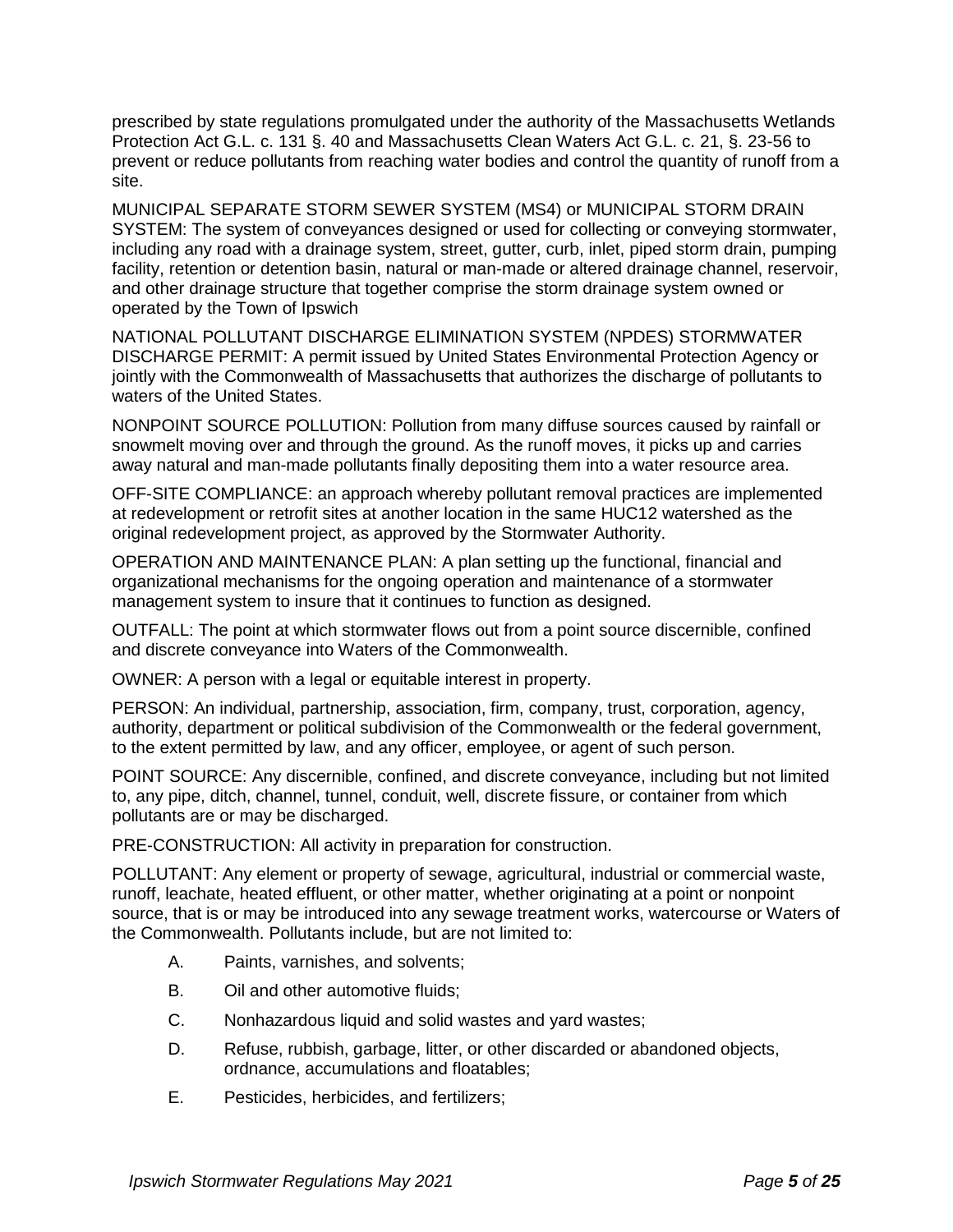- F. Hazardous materials and wastes;
- G. Sewage, fecal coliform and pathogens;
- H. Dissolved and particulate metals;
- I. Animal wastes;
- J. Rock, sand, salt, soils;
- K. Construction wastes and residues; and
- L. Noxious or offensive matter of any kind.

PRIORITY HABITAT OF RARE SPECIES: Habitats delineated for rare plant and animal populations protected pursuant to the Massachusetts Endangered Species Act (M.G.L. c. 131A) and its regulations.

RECHARGE: The process by which groundwater is replenished by precipitation through the percolation of runoff and surface water through the soil.

REDEVELOPMENT: Development, rehabilitation, expansion, demolition or phased projects that disturb the ground surface, including impervious surfaces, on previously developed sites. The creation of new areas of impervious surface or new areas of land disturbance on a site constitutes Development*,* not Redevelopment, even where such activities are part of a common plan which also involves Redevelopment. Redevelopment includes maintenance and improvement of existing roadways including widening less than a single lane, adding shoulders, correcting substandard intersections, improving existing drainage systems and repaving; and remedial projects specifically designed to provide improved stormwater management such as projects to separate storm drains and sanitary sewers and stormwater retrofit projects.

RUNOFF: Rainfall, snowmelt, or irrigation water flowing over the ground surface.

SEDIMENT: Mineral or organic soil material that is transported by wind or water, from its origin to another location; the product of erosion processes.

SEDIMENTATION: The process or act of deposition of sediment.

SITE: Any lot or parcel of land or area of property where land-disturbing activities are, were, or will be performed.

SLOPE: The incline of a ground surface expressed as a ratio of horizontal distance to vertical distance.

SOIL: Any earth, sand, rock, gravel, or similar material.

STABILIZATION: The use, singly or in combination, of mechanical, structural, or vegetative methods, to prevent or retard erosion.

STORMWATER AUTHORITY: Ipswich Conservation Commission or its authorized agent(s).

STORMWATER: Runoff from precipitation or snow melt and surface water runoff and drainage.

STORMWATER MANAGEMENT PLAN: A document containing narrative, drawings, details and reporting requirements developed by a qualified professional engineer (PE), which describes structural and non-structural best management practices designed to control the discharge of pollutants from impervious surfaces and onsite activities as well as the volume and peak rate of surface runoff from a site on an ongoing basis after construction has been completed.

STRIP: Any activity which removes the vegetative ground surface cover, including tree removal, clearing, grubbing, and storage or removal of topsoil.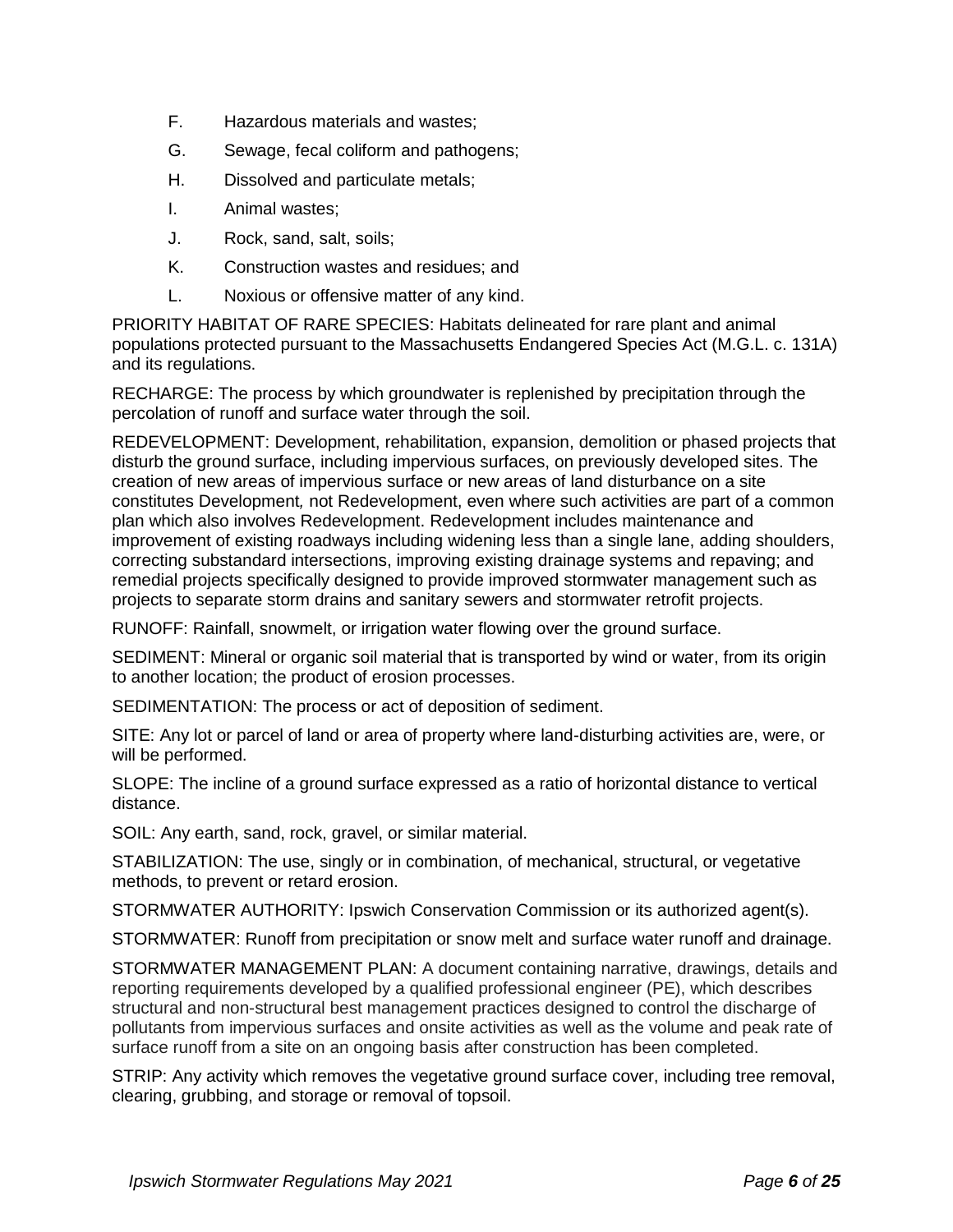TOTAL MAXIMUM DAILY LOAD or TMDL: the greatest amount of a pollutant that a water body can accept and still meet water quality standards for protecting public health and maintaining the designated beneficial uses of those waters for drinking, swimming, recreation, and fishing. A TMDL is also a plan, adopted under the Clean Water Act, specifying how much of a specific pollutant can come from various sources, including stormwater discharges, and identifies strategies for reducing the pollutant discharges from these sources so as not to violate Massachusetts surface water quality standards. (314 CMR 4.00, et seq.)

TOTAL SUSPENDED SOLIDS or TSS: Undissolved organic or inorganic particles in water**.**

VERNAL POOLS: Temporary bodies of freshwater which provide critical habitat for a number of vertebrate and invertebrate wildlife species.

WATERCOURSE: A natural or man-made channel through which water flows or a stream of water, including a river, brook or underground stream.

WATERS OF THE COMMONWEALTH: All waters within the jurisdiction of the Commonwealth, including, without limitation, rivers, streams, lakes, ponds, springs, impoundments, estuaries, wetlands, coastal waters, and groundwater and Waters of the United States as defined under the Federal Clean Water Act (33 U.S.C. § 1251, et seq.) as hereafter amended.

WETLAND RESOURCE AREA: Areas specified in the Massachusetts Wetlands Protection Act G.L. c. 131, § 40 and in the Ipswich Wetland Protection Bylaw.

WETLANDS: Tidal and non-tidal areas characterized by saturated or nearly saturated soils most of the year that are located between terrestrial (land-based) and aquatic (water-based) environments, including freshwater marshes around ponds and channels (rivers and streams), brackish and salt marshes; common names include marshes, swamps and bogs.

#### **Section 3. Authority**

- A. The Stormwater Regulations have been adopted by the Stormwater Authority in accordance with the Ipswich Stormwater Management Bylaw.
- B. The Stormwater Authority may periodically amend these regulations pursuant to Section 6 of the Stormwater bylaw and other relevant provisions of the General bylaws of [Town].
- C. Nothing in these Regulations is intended to replace or be in derogation of the requirements of any relevant local law, such as Zoning Bylaw, Wetlands Protection bylaw, Subdivision Control Law or any other Regulations adopted thereunder.

#### **Section 4. Administration**

- A. The **[Conservation Commission]** is designated as the Stormwater Authority under the Ipswich Stormwater Management Bylaw and shall administer, implement and enforce these regulations. Any powers granted to or duties imposed upon the Stormwater Authority may be delegated in writing by the Stormwater Authority to its employees or agents.
- B. Waiver. Following a public hearing on a written waiver request, the Stormwater Authority may waive strict compliance with any requirement of these regulations, where such action is:
	- (1) allowed by federal, state and local statutes and/or regulations;
	- (2) in the public interest; and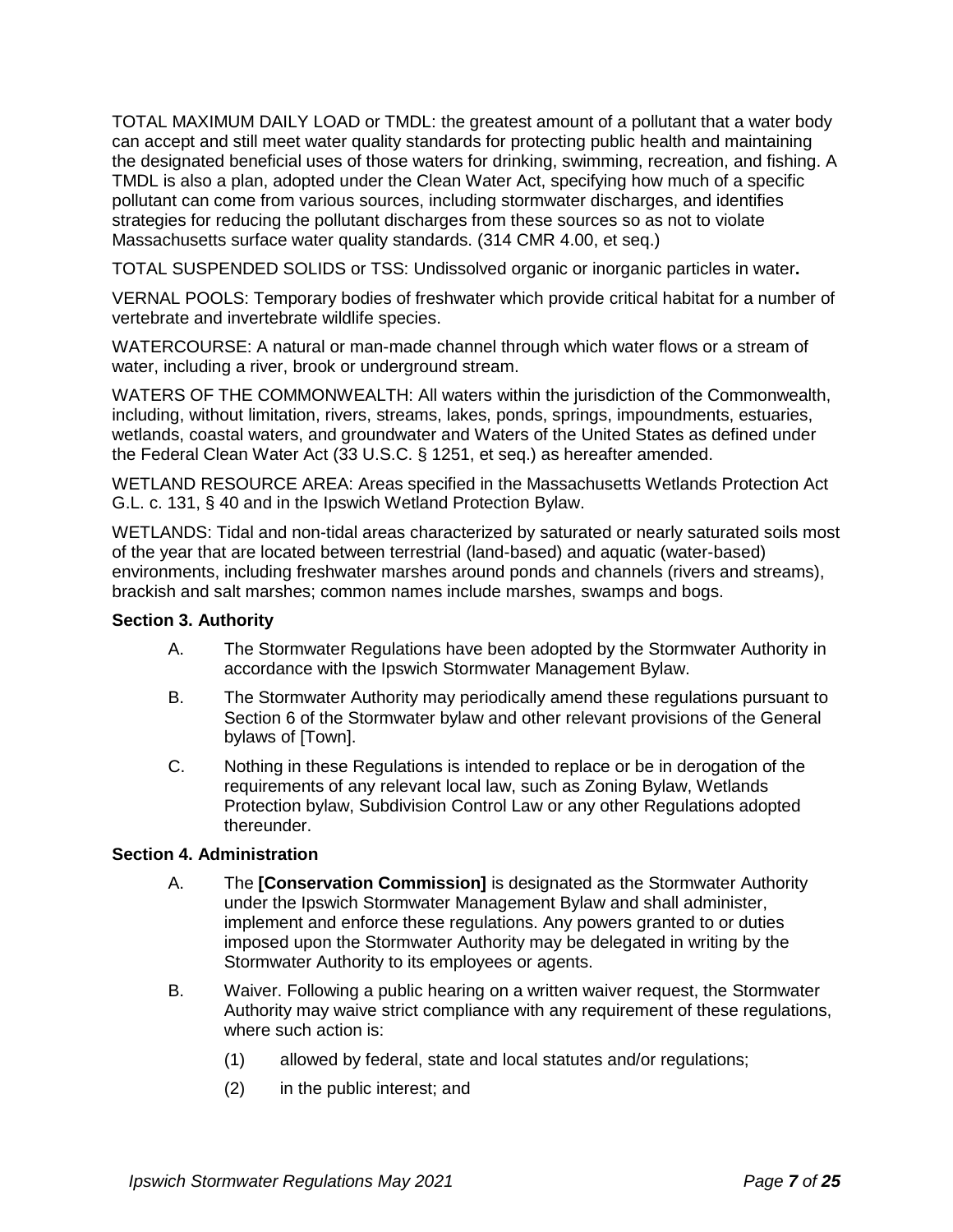- (3) not inconsistent with the purpose and intent of the Stormwater Management bylaw.
- C. The Stormwater Authority may amend rules and regulations after holding a public hearing. Notice of the time, place and subject matter shall be published in a newspaper of general circulation once, not less than 14 days before the day of such a hearing.

## **Section 5. Applicability**

- A. These regulations shall apply to all activities that individually or as part of a common plan of Development resulting in disturbance of land in excess of the thresholds below and which drain to the municipal separate storm sewer system (MS4) or, directly or indirectly, into a Watercourse or Waters of the Commonwealth.
	- (1) Administrative Land Disturbance Review is required for projects disturbing between 5,000 square feet and one-half acre (21,780 square feet) of land.
	- (2) A Land Disturbance Permit is required for disturbance of one-half (1/2) acre (21,780 square feet) or more of land, or for the disturbance of any amount of land where the proposed use is a land use of higher potential pollutant loads pursuant to the Massachusetts Stormwater Management Standards.
	- (3) The Stormwater Authority may require a permit for a project of any size which has caused or can reasonably be expected to cause or contribute to a violation of State Water Quality Standards or as deemed necessary by the Stormwater Authority for a project which would otherwise require an Administrative Land Disturbance Review.
- B. The following activities are exempt from the provisions of Section 5(A):
	- (1) Maintenance of existing landscaping, gardens or lawn areas associated with a single family dwelling conducted in such a way as not to cause a nuisance;
	- (2) Construction of fencing that will not substantially alter existing terrain or drainage patterns;
	- (3) Construction of utilities other than drainage (gas, water, electric, telephone, etc.) which will not alter terrain or drainage patterns or result in discharge of sediment or other pollutants to the MS4 or, directly or indirectly, to a Watercourse or Waters of the Commonwealth;
	- (4) Normal maintenance and improvement of land in agricultural or aquacultural use, as defined by the Massachusetts Wetlands Protection Act regulation 310 CMR 10.04; and
	- (5) Disturbance of Land or Redevelopment that are subject to jurisdiction under the Massachusetts Wetlands Protection Act and demonstrate compliance with the Massachusetts Stormwater Management Standards and the Ipswich Stormwater Management Regulations as reflected in an Order of Conditions issued by the Conservation Commission.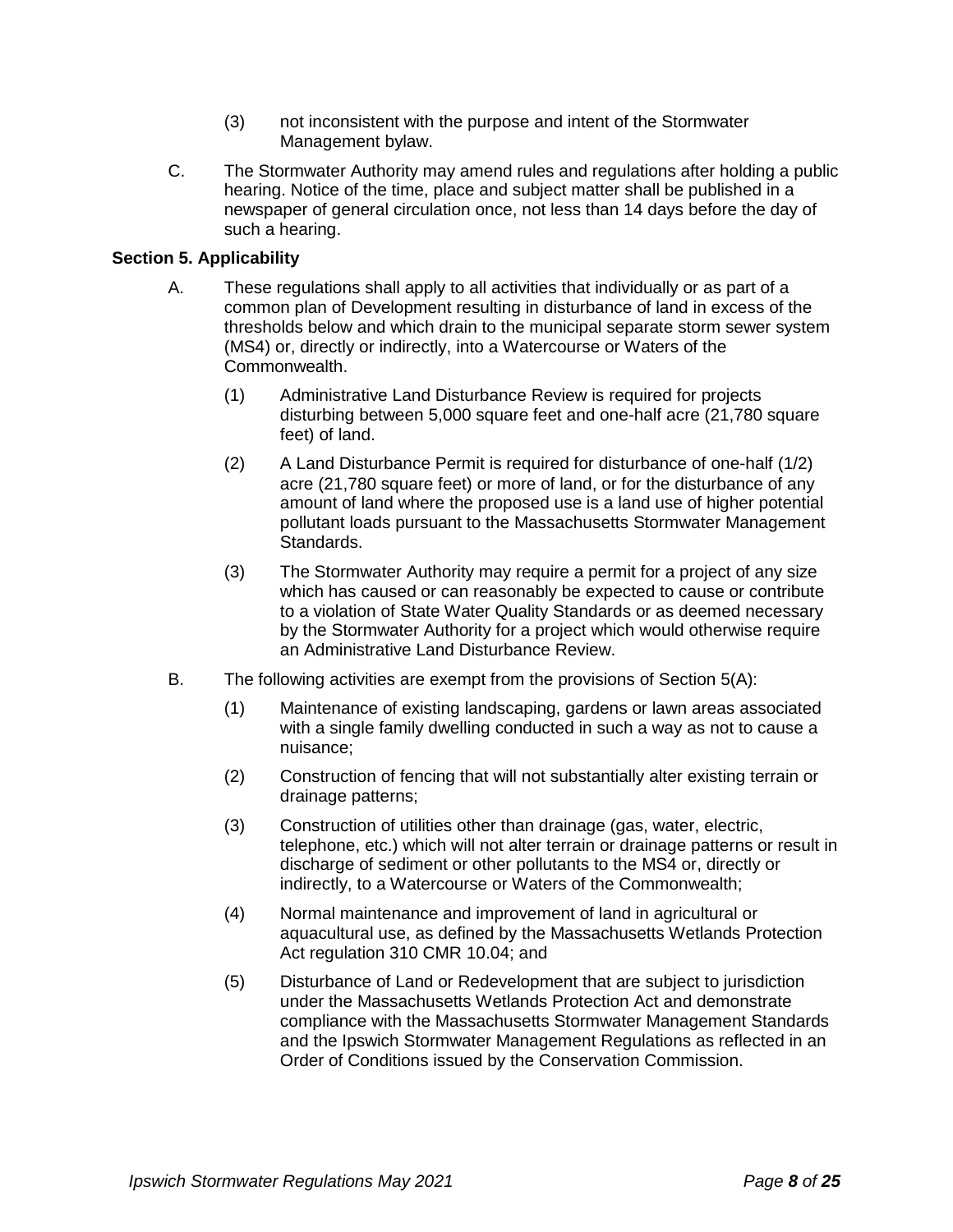#### **Section 6. Administrative Land Disturbance Review Procedure and Standards**

- A. Administrative Review and Approval Required. Administrative approval must be obtained prior to the commencement of land disturbing activity disturbing between 5,000 square feet and one-half acre (21,780 square feet) of land.
- B. Application. A completed application for an Administrative Land Disturbance Review shall be filed with Stormwater Authority. The Administrative Land Disturbance Review Application package shall include:
	- (1) A completed Application Form with original signatures of all property owners;
	- (2) Narrative describing the proposed work including existing site conditions, proposed work and methods to mitigate any stormwater impacts;
	- (3) Three (3) copies of the plan that include:
		- (a) Existing site features including structures, pavements, plantings, and stormwater management systems etc.;
		- (b) Proposed work including proposed stormwater management systems and limits of disturbance; and
		- (c) Basic erosion and sedimentation controls.
	- (4) Payment of the application and review fees.
- C. Application Requirements and Performance Standards
	- (1) Application Requirements.
		- (a) The application for an Administrative Land Disturbance Review shall contain sufficient information for the Stormwater Authority to evaluate the environmental impact, effectiveness, and acceptability of the measures proposed by the applicant to reduce adverse impacts from stormwater runoff during construction, and on a long-term basis.
		- (b) Application shall include an operation and maintenance plan to inspect, properly maintain and repair installed BMPs after project completion to ensure that they are functioning according to manufacturer or design specifications for the life of the BMP.
		- (c) Applicants shall submit as-built drawings upon project completion.
	- (2) Performance Standards. Applicants shall retain on-site the first one (1) inch of runoff from the total post-construction impervious area. To the extent this is not technically feasible, the unretained portion shall meet the requirements below to the maximum extent practicable. When determining whether the requirements have been met, the Stormwater Authority shall consider all stormwater management practices available and capable of being implemented after taking into consideration costs, existing technology, proposed use, and logistics in light of overall project purposes. Project purposes shall be defined generally (*e.g*., single family home or expansion of a commercial development). Applicants shall detail how the project will: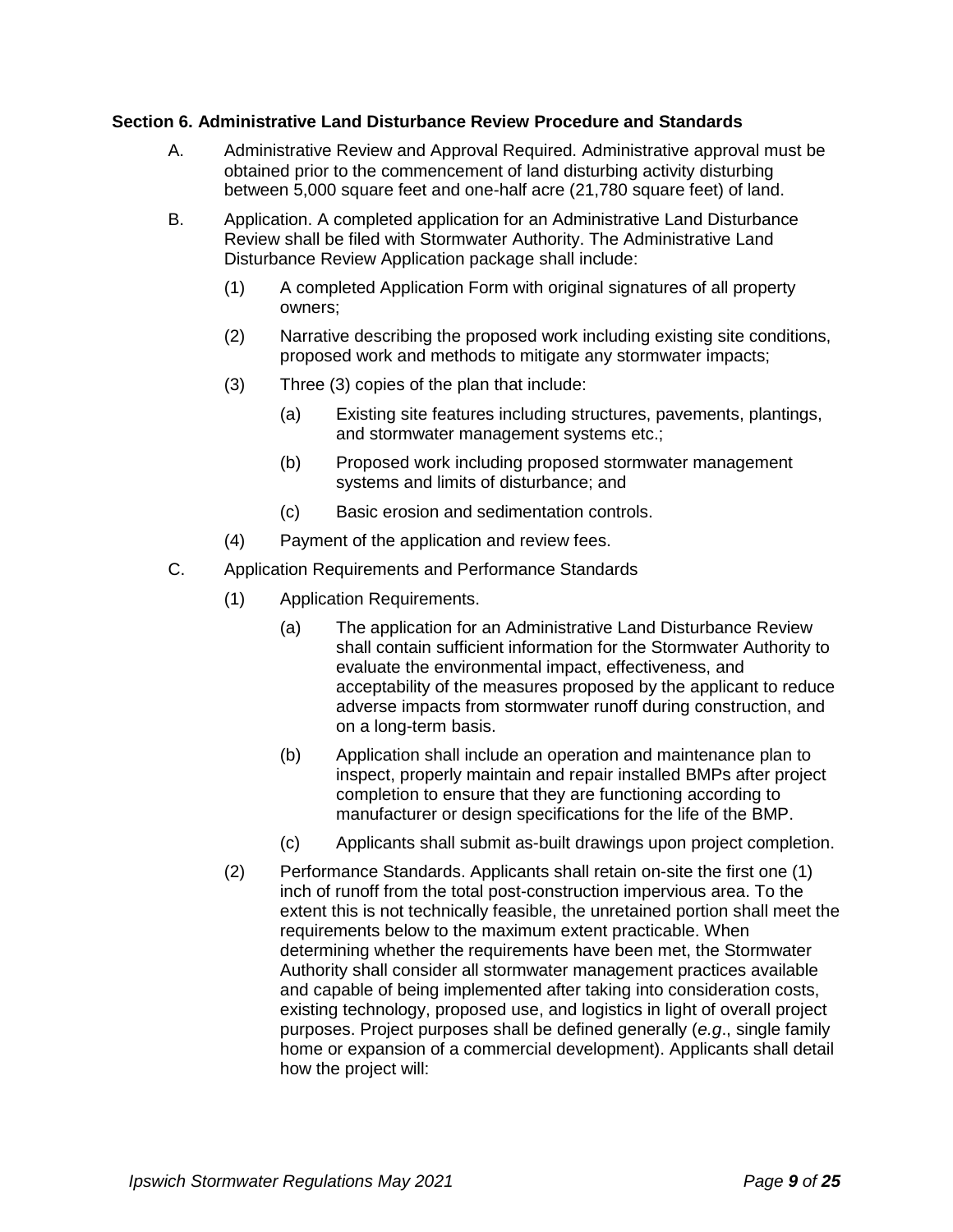- (a) Comply with the Massachusetts Stormwater Management Standards as further defined in the Massachusetts Stormwater Handbook.
- (b) To the extent that the project will discharge, directly or indirectly, to a water body subject to one or more pollutant-specific Total Maximum Daily Loads (TMDLs), implement structural and nonstructural stormwater best management practices (BMPs) that are consistent with each such TMDL.
- (c) To the extent the project will discharge, directly or indirectly, to an impaired water body not subject to a TMDL, implement structural and non-structural stormwater BMPs optimized to remove the pollutant or pollutants responsible for the impairment.
- (d) Avoid disturbance of areas susceptible to erosion and sediment loss.
- (d) Use Low Impact Development techniques where adequate soil, groundwater and topographic conditions allow. These may include but not be limited to reduction in impervious surfaces, disconnection of impervious surfaces, bioretention (rain gardens), and infiltration systems.
- D. Consent to Entry onto Property. An applicant consents to entry of the Stormwater Authority or its authorized agents in or on site to verify the information in the application and to inspect for compliance with permit conditions.
- E. Information requests. The applicant shall submit all additional information requested by the Stormwater Authority to issue a decision on the application.
- F. Action by the Stormwater Authority. The Stormwater Authority may:
	- (1) Approve the Administrative Land Disturbance Review Application if it finds that the proposed plan will protect water resources, not cause or contribute to a violation of State Water Quality Standards, and meets the objectives and requirements of the Ipswich Stormwater Management bylaw and related regulations;
	- (2) Approve the Administrative Land Disturbance Review Application with conditions, modifications or restrictions that the Stormwater Authority determines are required to ensure that the project will protect water resources and meets the objectives and requirements of the Ipswich Stormwater Management bylaw and related regulations; or
	- (3) Require submission of a Land Disturbance Permit Application if the project will disturb land beyond administrative review thresholds or in the opinion of the Stormwater Authority requires more extensive review.
- G*.* Fee Structure. Each application must be accompanied by the appropriate application fee as established by the Stormwater Authority. Applicants shall pay review fees as determined by the Stormwater Authority sufficient to cover any expenses connected with the review of the Administrative Land Disturbance Review Application before the review process commences. The Stormwater Authority is authorized to retain a Registered Professional Engineer or other professional consultant to advise the Stormwater Authority on any or all aspects of the Application.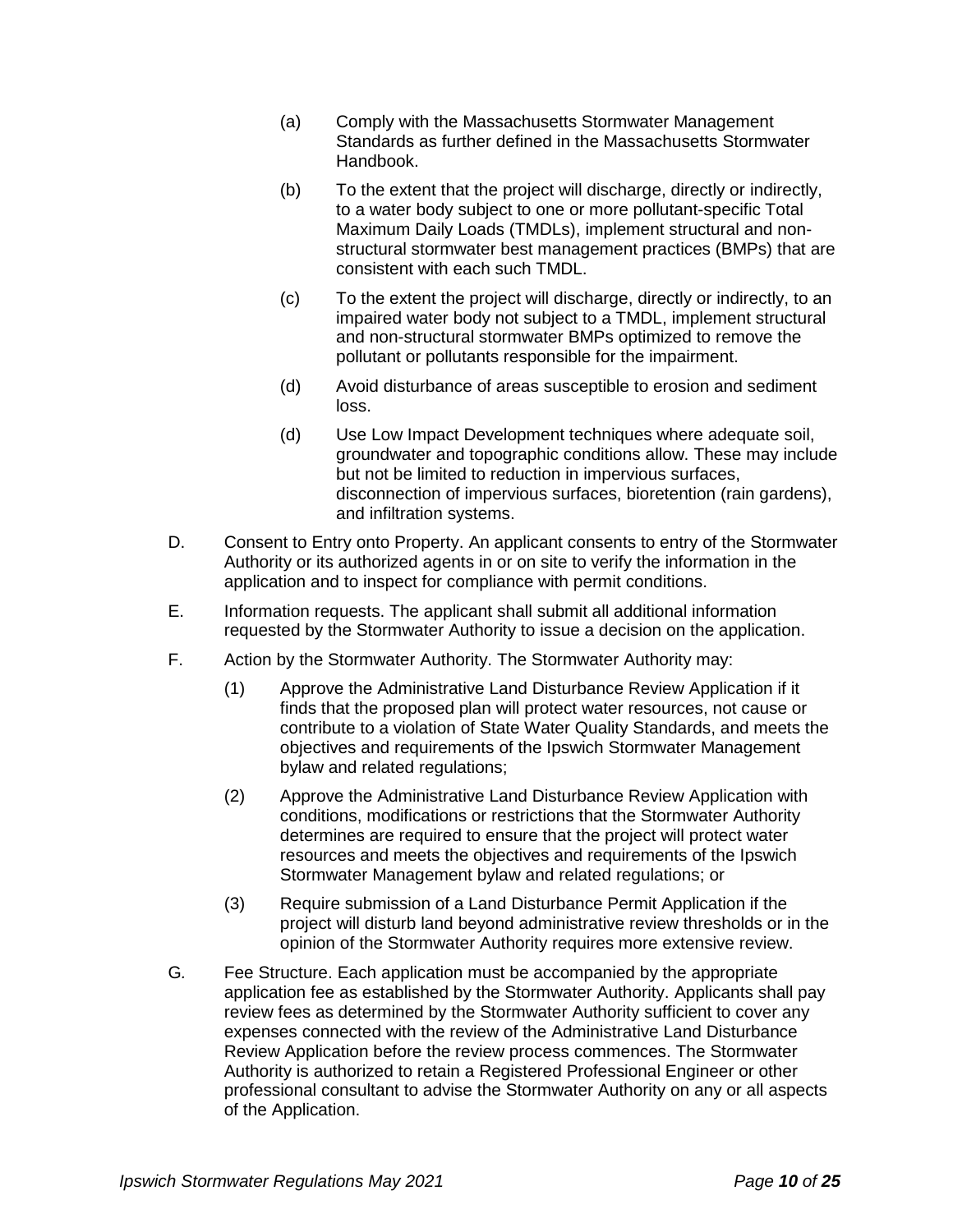H. Project Changes. The Applicant, or their agent, must notify the Stormwater Authority in writing of any change or alteration of a land-disturbing activity authorized in an Administrative Land Disturbance Review approval before any change or alteration occurs. If the Stormwater Authority determines that the change or alteration is significant, based on the design requirements listed in Section 8(E) and accepted construction practices, the Stormwater Authority may require a Land Disturbance Permit application be filed. If any change or alteration from the Administrative Land Disturbance Review approval occurs during any land disturbing activities, the Stormwater Authority may require the installation of interim erosion and sedimentation control measures before approving the change or alteration.

## **Section 7. Land Disturbance Permit and Procedure**

- A. Permit Required. A permit must be obtained prior to the commencement of land disturbing activity that may result in the disturbance of an area of one-half (1/2) acre or more, or activities that are part of a larger common plan of Development disturbing greater than one-half (1/2) acre. A Land Disturbance Permit must be obtained prior to applying for a building, grading or other local development permit.
- B. Application. A completed application for a Land Disturbance Permit shall be filed with Stormwater Authority. The Land Disturbance Permit Application package shall include:
	- (1) A completed Application Form with original signatures of all property owners;
	- (2) A list of abutters within 300 feet of the property, certified by the Ipswich Assessors Office;
	- (3) Three (3) copies each of the
		- (a) Stormwater Management Plan;
		- (b) Erosion and Sediment Control Plan; and
		- (c) Operation and Maintenance Plan.
	- (4) Payment of the application and review fees; and,
	- (5) One (1) copy each of the Application Form and the list of abutters filed with the Town Clerk.
- C. Information Requests. The applicant shall submit all additional information requested by the Stormwater Authority to issue a decision on the application.
- D. Determination of Completeness: The Stormwater Authority shall make a determination as to the completeness of the application and adequacy of the materials submitted. No review shall take place until the application is determined complete.
- E. Fee Structure. Each application must be accompanied by the appropriate application fee as established by the Stormwater Authority. Applicants shall pay review fees as determined by the Stormwater Authority sufficient to cover any expenses connected with the public hearing and review of the Land Disturbance Permit Application before the review process commences. The Stormwater Authority is authorized to retain a Registered Professional Engineer or other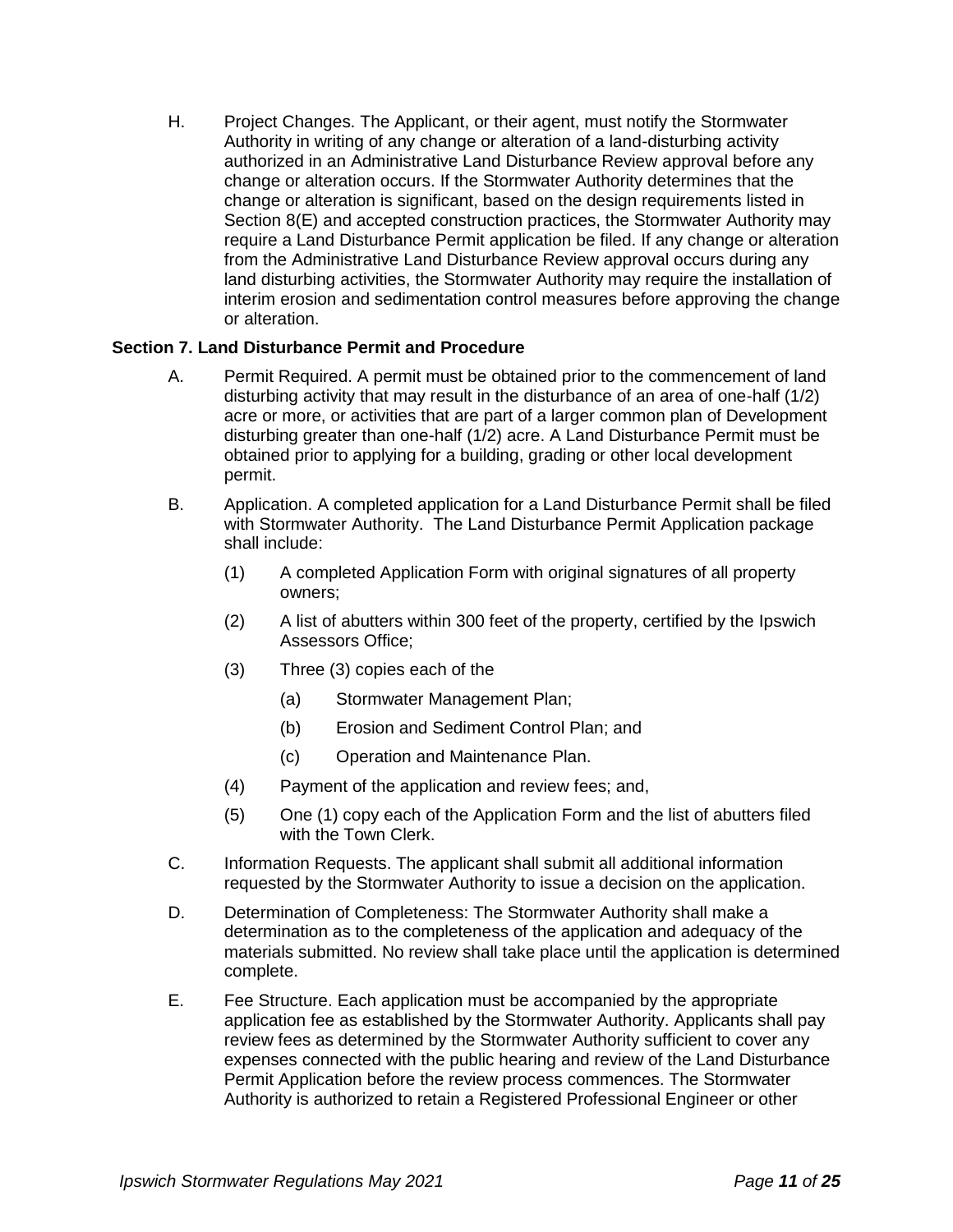professional consultant to advise the Stormwater Authority on any or all aspects of the Application.

- F. Entry. Filing an application for a permit grants the Stormwater Authority or its agent, permission to enter the site to verify the information in the application and to inspect for compliance with permit conditions.
- G. Other Boards. The Stormwater Authority shall notify the Town Clerk of receipt of the application, and shall provide one copy of the application package to the relevant Town administrative boards or commissions, such as the Planning Board or Department of Public Works as deemed necessary by the Stormwater Authority.
- H. Public Hearing. Stormwater Authority shall hold a public hearing within twentyone (21) days of the receipt of a complete application and shall take final action within twenty-one (21) days from the time of the close of the hearing unless such time is extended by agreement between the applicant and Stormwater Authority. Notice of the public hearing shall be by publication, posting and by first-class mailings to abutters at least seven (7) days prior to the hearing. Stormwater Authority shall make the application available for inspection by the public during business hours.
- I. Action by the Stormwater Authority. The Stormwater Authority may:
	- (1) Approve the Land Disturbance Permit Application and issue a permit if it finds that the proposed plan will protect water resources, not cause or contribute to a violation of State Water Quality Standards, and meets the objectives and requirements of the **Ipswich Stormwater Management Bylaw** and related regulations;
	- (2) Approve the Land Disturbance Permit Application and issue a permit with conditions, modifications or restrictions that Stormwater Authority determines are required to ensure that the project will protect water resources and meets the objectives and requirements of the Ipswich Stormwater Management Bylaw and related regulations;
	- (3) Disapprove the Land Disturbance Permit Application and deny the permit if it finds that the proposed plan will not protect water resources or fails to meet the objectives and requirements of the Ipswich Stormwater Management Bylaw and related regulations; or
	- (4) Disapprove the Land Disturbance Permit Application "without prejudice" where an applicant fails to provide requested additional information or review fees that in the Stormwater Authority's opinion are needed to adequately describe or review the proposed project.
- J. Final Approval. Final approval, if granted, shall be endorsed on the Land Disturbance Permit by the signature of the majority of the Stormwater Authority (or by the signature of the person officially authorized by the Stormwater Authority).
- K. Project Changes. The permittee, or their agent, must notify Stormwater Authority in writing of any change or alteration of a land-disturbing activity authorized in a Land Disturbance Permit before any change or alteration occurs. If Stormwater Authority determines that the change or alteration is significant, based on the design requirements listed in Section 8(E) and accepted construction practices,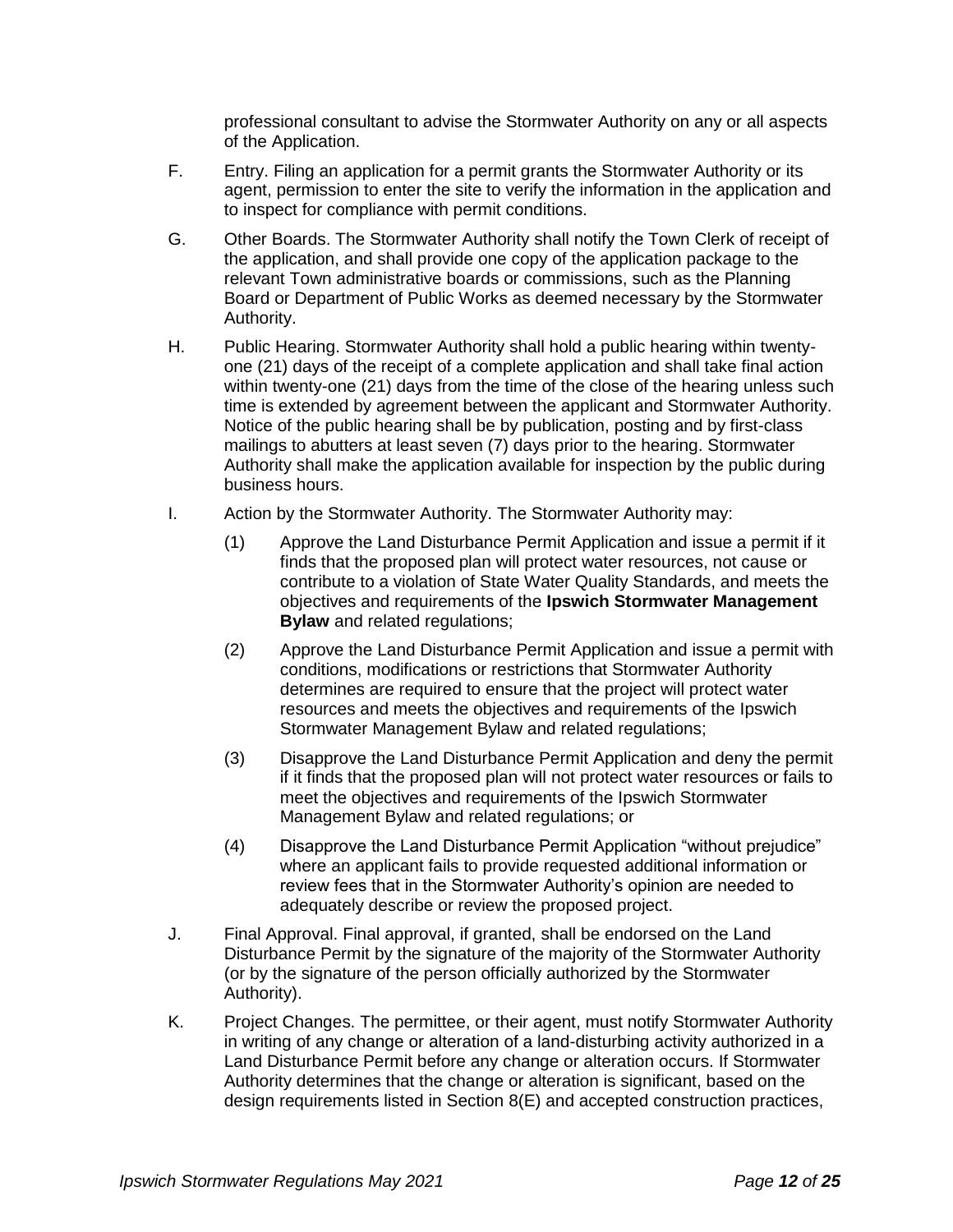Stormwater Authority may require that an amended Land Disturbance Permit application be filed and a public hearing held. If any change or alteration from the Land Disturbance Permit occurs during any land disturbing activities, Stormwater Authority may require the installation of interim erosion and sedimentation control measures before approving the change or alteration.

## **Section 8. Stormwater Management Plan for Permit Applications**

- A. The application for a Land Disturbance Permit shall include a Stormwater Management Plan. The Stormwater Management Plan shall contain sufficient information for the Stormwater Authority to evaluate the environmental impact, effectiveness, and acceptability of the site planning process and the measures proposed by the applicant to reduce adverse impacts from stormwater runoff during construction, and post-construction in the long-term.
- B. The Stormwater Management Plan shall fully describe the project in narrative, drawings, and calculations. It shall at a minimum include:
	- (1) Contact Information. The name, address, and telephone number of all persons having a legal interest in the property and the tax reference number and parcel number of the property or properties affected;
	- (2) Narrative describing:
		- (a) Purpose;
		- (b) Methodologies and assumptions;
		- (c) Existing and proposed uses and conditions;
		- (d) Project impacts and mitigation techniques including:
			- i. Summary of proposed land area to be cleared, proposed impervious area, work within proximity of regulated wetland resources, aquifer protection zones, earthwork within 4 feet of seasonal high groundwater elevations, and other sensitive environmental areas;
			- ii. Low Impact Development (LID) techniques considered for this project and an explanation as to why they were included or excluded from the project;
			- iii. Proposed best management practices;
			- iv. Identifying the immediate down gradient waterbody(s) that stormwater runoff from the project site discharges to, EPA's waterbody assessment and TMDL and/or impairment status of the waterbody(s), and the LIDs and BMP's included in the project to address the pollutant(s) of concern;
		- (e) Summary of pre- and post-development peak rates and volumes of stormwater runoff demonstrating no adverse impacts to downgradient properties, stormwater management systems and wetland resources; and
		- (f) Conclusions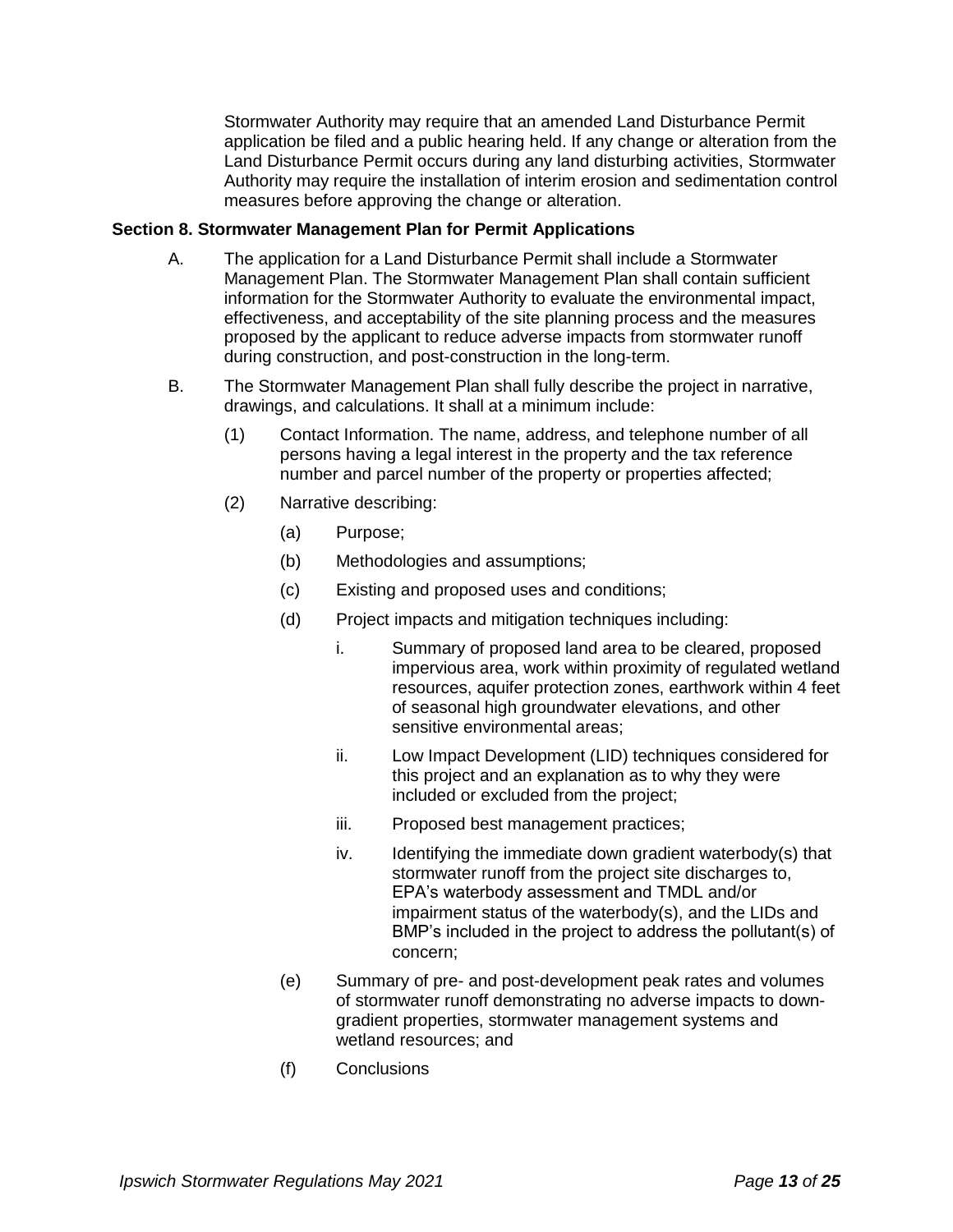- (3) Plans
	- (a) Portion of the USGS Map indicating the site locus and properties within a minimum of 500 feet of project property line;
	- (b) Existing conditions and proposed design plans showing:
		- i. Buildings and/or structures including materials, approximate height;
		- ii. Utilities including size, material and invert data; and
		- iii. Regulated wetland resource areas within proximity of the site
	- (c) Stormwater management design plan(s) and details showing:
		- i. Location, size, material, inverts data and details for all existing and proposed stormwater management system components including structures, pipes, swales, detention, retention, and infiltration systems and any other Low Impact Development techniques or BMPs;
		- ii. Profiles of drainage trunk lines; and
		- iii. Drainage easements;
	- (d) Separate Pre- and Post- Condition Watershed Plans indicating:
		- i. Structures, pavements, surface vegetation and other ground cover materials;
		- ii. Topography sufficient to delineate watershed areas;
		- iii. Point(s) of analysis;
		- iv. Watershed areas including upgradient areas that contribute stormwater flow onto the project site, labeled to be easily identified in calculations. Total pre and post watershed areas should be equivalent;
		- v. Breakdown summary of various surface conditions by soil hydrologic group rating; and
		- vi. Flow path for time of concentration (Tc) calculation.
- (4) Calculations
	- (a) Hydrologic calculation to determine pre and post peak rates and volumes of stormwater runoff for 2, 10, 25 and 100 year 24 hour storm events;
	- (b) Groundwater recharge calculations and BMP drawdown (time to empty);
	- (c) Water quality calculations including (if applicable):
		- i. TSS removal calculation for each watershed;
		- ii. Specific BMPs utilized in critical areas;
		- iii. Specific BMPs utilized for land uses of higher potential pollutant loads; and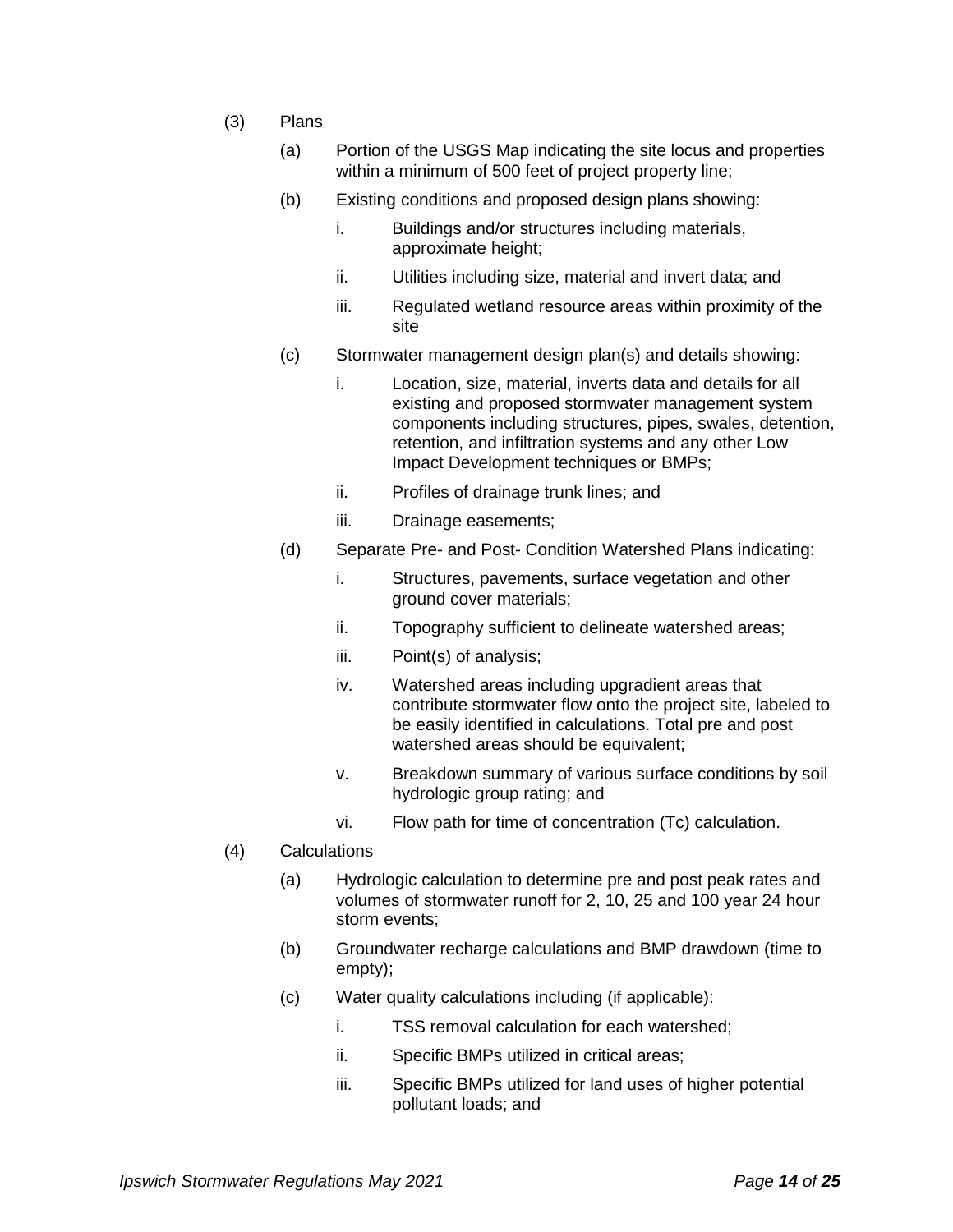- iv. Specific treatment for pollutant causing impairment of down-gradient waterbody identified by U.S. Environmental Protection Agency and Massachusetts Department of Environmental Protection.
- (d) Hydraulic calculations to size drainage pipes, swales and culverts; and
- (e) Supplemental calculations for sizing LID and BMPs and addressing impairments to water bodies.
- (5) Soil mapping and test data;
- (6) Massachusetts Department of Environmental Protection Checklist for Stormwater Report completed, stamped and signed by a Professional Engineer (PE) licensed in the Commonwealth of Massachusetts to certify that the Stormwater Management Plan is in accordance with the criteria established in the Massachusetts Stormwater Management Standards, the Ipswich Stormwater Management bylaw and these regulations; and
- (7) Any other information requested by the Stormwater Authority.
- C. General Performance Standards for All Sites.
	- (1) Low Impact Development and Green Infrastructure site design strategies shall be utilized to preserve existing natural features of the site, minimize the creation of impervious surfaces and manage stormwater in a decentralized fashion, to the maximum extent feasible.
	- (2) The selection, design and construction of all pre-treatment, treatment and infiltration BMPs shall be in accordance with Massachusetts Stormwater Handbook and shall be consistent with all elements of the Massachusetts Stormwater Standards including but not limited to those regarding new stormwater conveyances, peak runoff rates, recharge, land uses with higher potential pollutant loads, discharges to Zone II or interim wellhead protection areas, sediment and erosion control, and illicit discharges.
	- (3) The first 1.0 inch of runoff from all post-construction impervious surfaces shall be retained on-site through a combination of infiltration, reuse and/or evaporation, to the maximum extent practicable. When determining whether the requirements have been met, the Stormwater Authority shall consider all stormwater management practices available and capable of being implemented after taking into consideration costs, existing technology, proposed use, and logistics in light of overall project purposes. Project purposes shall be defined generally (*e.g*., single family home or expansion of a commercial development).
	- (4) Where it is not technically feasible to retain the first 1.0 inch of runoff from all impervious areas, the Applicant will describe in writing why it is technically infeasible to do so due to physical site constraints, and indicate the volume of runoff to be retained. If different volumes are retained different areas of the site, each area shall be described individually. That portion of the required volume which is not retained onsite shall be treated using stormwater BMPs that are optimized for the removal of TSS, total phosphorus, bacteria and pollutants of concern identified in any applicable TMDL or impaired waters designation.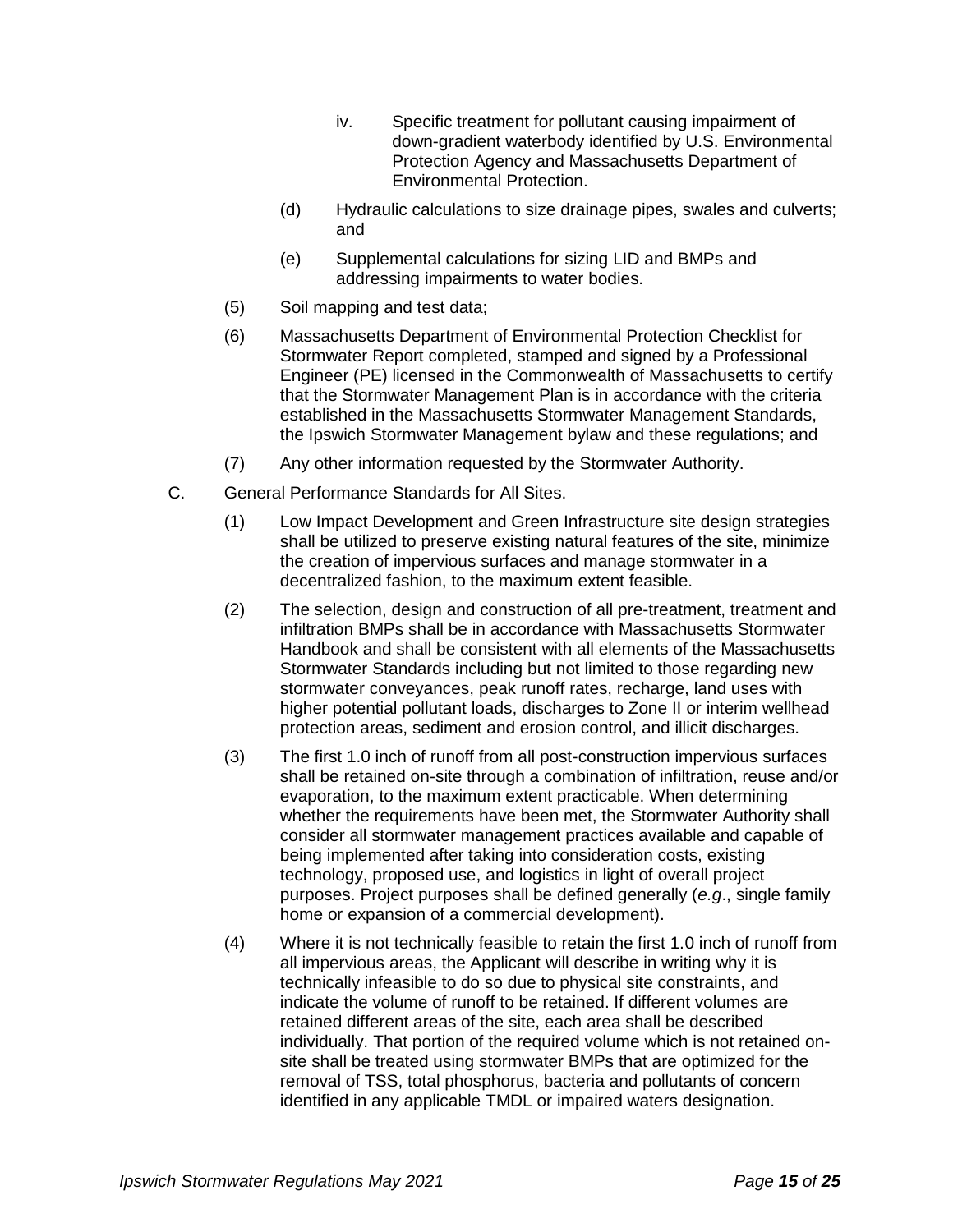- (5) All Applicants who do not retain the first 1.0 inch of runoff from all impervious areas shall use the pollutant load reduction estimation tool(s) designated by the Stormwater Authority to document that the proposed BMPs will remove 90% or more of the annual average load of total suspended solids and 60% or more of the average annual load of total phosphorous for all post-construction impervious areas on-site.
- D. Redevelopment Projects Off-Site Compliance. For Redevelopment projects where it is not technically feasible to retain or treat the first 1.0 inch of runoff onsite due to physical site restraints, the Applicant will describe in writing why it is not technically feasible to do so, including which on-site treatment BMPs were considered and why they were deemed not feasible. In lieu of requiring the applicant to meet the standards identified in Section 8(C), the Stormwater Authority may approve a Stormwater Management Plan that includes on-site BMPs that retain at least 0.5 inch of runoff (one inch of runoff for projects involving Land Uses with Higher Potential Pollutant Loads) and Off-Site Compliance projects meeting the following criteria:
	- (a) Applicant has demonstrated to the satisfaction of the [Stormwater Authority] that on-site compliance has been met to the maximum extent practicable.
	- (b) Off-site Compliance shall be provided at a ratio of 1.5 times the volume of required runoff not retained or treated for phosphorous and pathogens on-site.
	- (c) Off-Site Compliance shall be located within Ipswich and the same tributary to the maximum extent feasible. Under no circumstances will off-site mitigation be located outside the same USGS HUC10.
	- (d) The Off-Site Compliance project shall be designed and constructed in a manner consistent with the requirements of the Ipswich Stormwater Management Bylaw and related regulations.
	- (e) The Off-Site Compliance project shall remediate the impacts of existing impervious surface that is not expected to be the subject of Redevelopment in the next five or more years.
	- (f) The Stormwater Authority shall, at its discretion, identify priority areas within a watershed in which Off-Site Compliance may be completed.
	- (g) Off-Site Compliance provided at a site not owned by the Town of Ipswich, requires a separate Land Disturbance Permit covering the Off-Site Compliance project, the terms and conditions of which, including ongoing operations and maintenance requirements, shall run with the land where the Off-Site Compliance is located.
	- (h) Construction of the Off-Site Compliance project shall commence within 12 months of Land Disturbance Permit issuance and be completed within 12 months of commencement.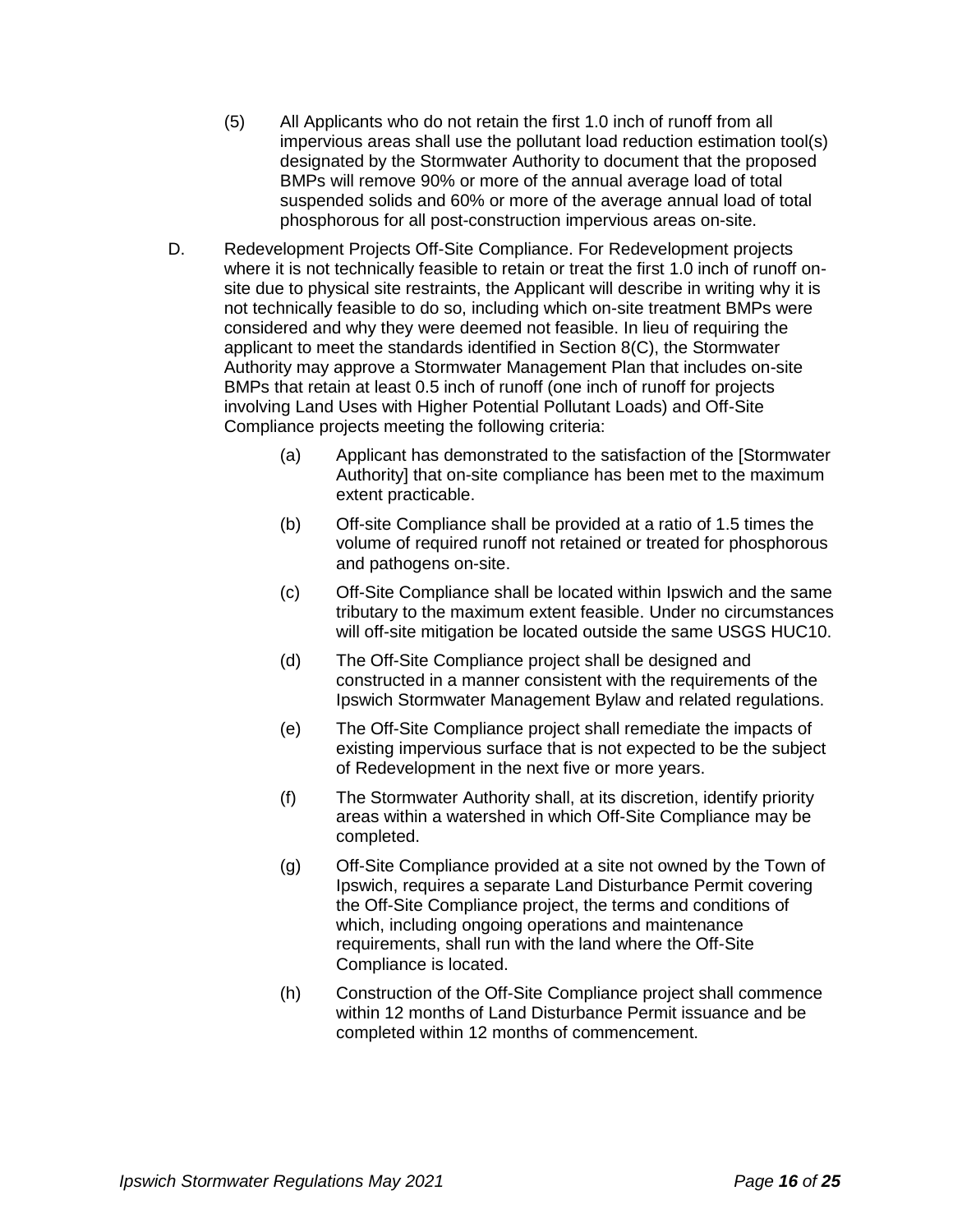- E. Stormwater Management Design Standards
	- (1) Projects must be designed to collect and dispose of stormwater runoff from the project site in accordance with Massachusetts Stormwater Management Standards, Ipswich Department of Public Works requirements, including those for subdivisions, recognized engineering methodologies and these regulations with an emphasis to include Low Impact Development techniques in the design.
	- (2) Projects must manage surface runoff so that no flow is conducted over public ways, nor over land not owned or controlled by the Applicant unless an easement in proper form is obtained permitting such discharge.
	- (3) Projects must use Low Impact Development techniques where adequate soil, groundwater and topographic conditions allow. These may include but not be limited to reduction in impervious surfaces, disconnection of impervious surfaces, bioretention (rain gardens) and infiltration systems. The use of one or more Low Impact Development site design measures by the applicant may allow for a reduction in the water quality treatment volume required by these regulations. The applicant may, if approved by the Stormwater Authority, take credit for the use of stormwater Low Impact Development measures to reduce some of the requirements specified in these regulations. The site design practices that qualify for these credits and procedures for applying and calculating credits are identified in the Massachusetts Stormwater Handbook
	- (4) Projects must use TR-55 and TR-20 methodologies to calculate peak rate and volume of runoff from pre-development to post-development conditions.
	- (5) Stormwater management systems shall be designed to avoid disturbance of areas susceptible to erosion and sediment loss, avoiding, to the greatest extent practicable: the damaging of large forest stands; building on steep slopes (15% or greater); and disturbing land in wetland buffer zones and floodplains.
	- (6) Watershed area for hydrologic analysis and BMP sizing calculations must include at a minimum the site area and all upgradient areas from which stormwater runoff flows onto the site.
	- (7) For purposes of computing runoff, all pervious lands in the site are assumed prior to Development to be in "good hydrologic condition" regardless of the conditions existing at the time of the computation.
	- (8) Length of sheet flow used for times of concentration is to be no more the 50 feet.
	- (9) Utilize the 24 hour rainfall data taken from the Atlas of Precipitation Extremes for the Northeastern United States and Southeastern Canada.
	- (10) Soils tests to be conducted by a Registered Professional Engineer or Massachusetts Soil Evaluator, performed at the location of all proposed Low Impact Development techniques and BMPs, to identify soil descriptions, depth to estimated seasonal high groundwater, depth to bedrock, and soil texture.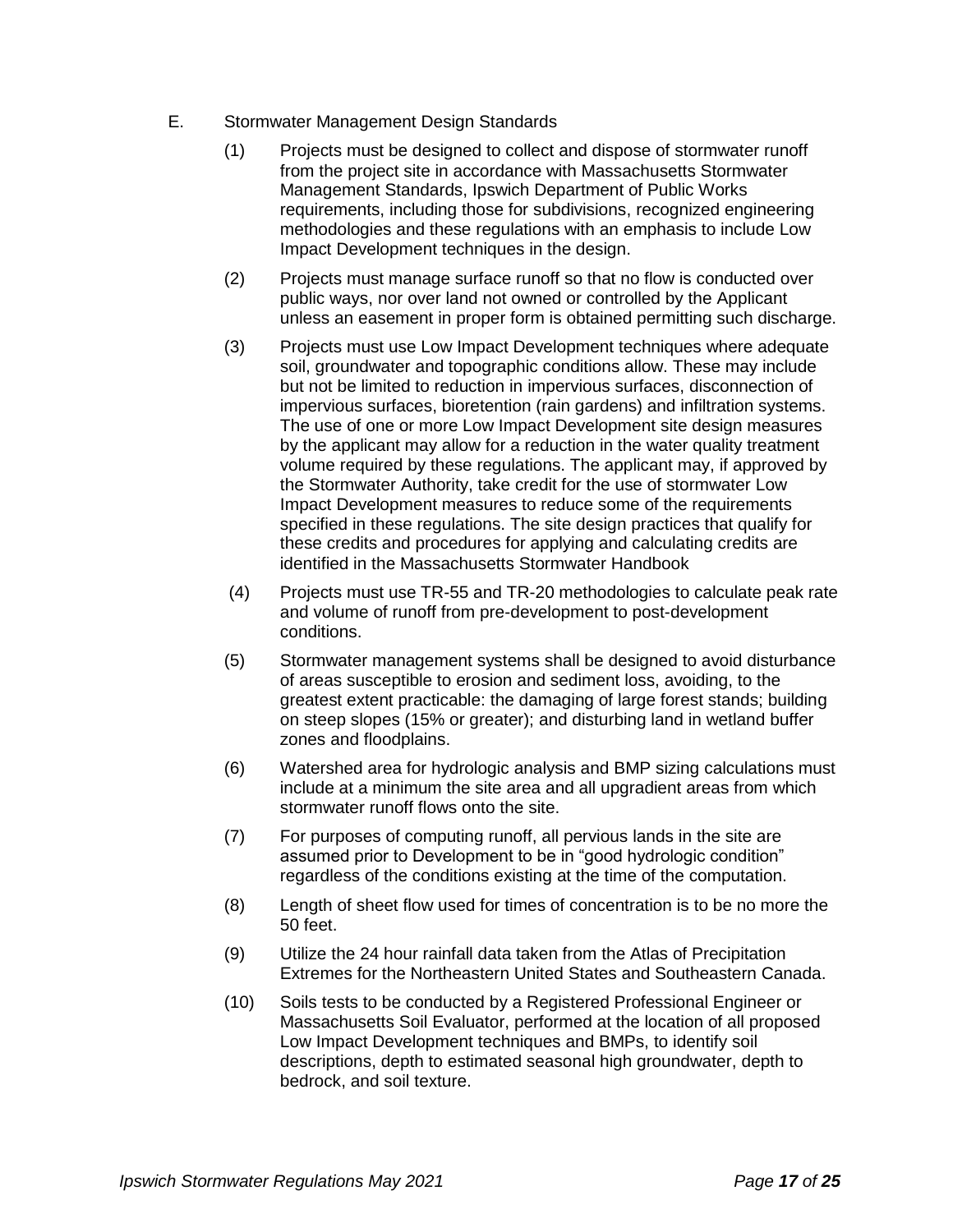- (11) The design infiltration rate shall be determined from the on-site soil texture and published Rawls rates or saturated hydraulic conductivity tests.
- (12) Size drainage pipes to accommodate the 25 year storm event and maintain velocities between 2.5 and 10 feet per second using the Rational Method.
- (13) Size drainage swales to accommodate the 25 year storm event and velocities below 4 feet per second
- (14) Size culverts to accommodate the 50 year storm event and design adequate erosion protection. Design stream crossing culverts in accordance with the latest addition of the Massachusetts Stream Crossing Handbook.
- (15) Size stormwater basins to accommodate the 100 storm event with a minimum of one foot of freeboard
- (16) All drainage structures are to be able to accommodate HS-20 loading.
- (17) Catch basins structures are to be constructed as required by the Ipswich Department of Public Works and spaced a maximum of 250 feet apart in roadways.
- (18) Catch basins adjacent to curbing are to be built with a granite curb inlet if required by the Ipswich Department of Public Works.
- (19) Catch basins in low points of road and on roads with profile grades greater than 5 percent are to be fitted with double grates (parallel with curb) if required by the Ipswich Department of Public Works.
- (20) All drain pipes are to be reinforced concrete pipe or High Density Polyetheline pipe and have a minimum diameter of 12 inches
- (21) Outfalls are to be designed to prevent erosion of soils, and pipes 24 inches or larger are to be fitted with grates or bars to prevent ingress.
- (22) Drainage easements are to provide sufficient access for maintenance and repairs of system components and be at least 20 feet wide.
- (23) Minimize permanently dewatering soils by:
	- (a) Limiting grading within 4 feet of seasonal high groundwater elevation (SHGWE);
	- (b) Raising roadways to keep roadway section above SHGWE; and
	- (c) Setting bottom floor elevation of building(s) a minimum of 2 feet above SHGWE.
- F. Permittess shall submit as-built drawings no later than one year after completion of construction projects. The as-built drawings must depict all on-site controls, both structural and non-structural, designed to manage stormwater associated with the completed site.

#### **Section 9. Erosion and Sedimentation Control Plan of Permit Applications**

A. The Erosion and Sediment Control Plan shall be designed to ensure compliance with these regulations, the MS4, and if applicable, the NPDES General Permit for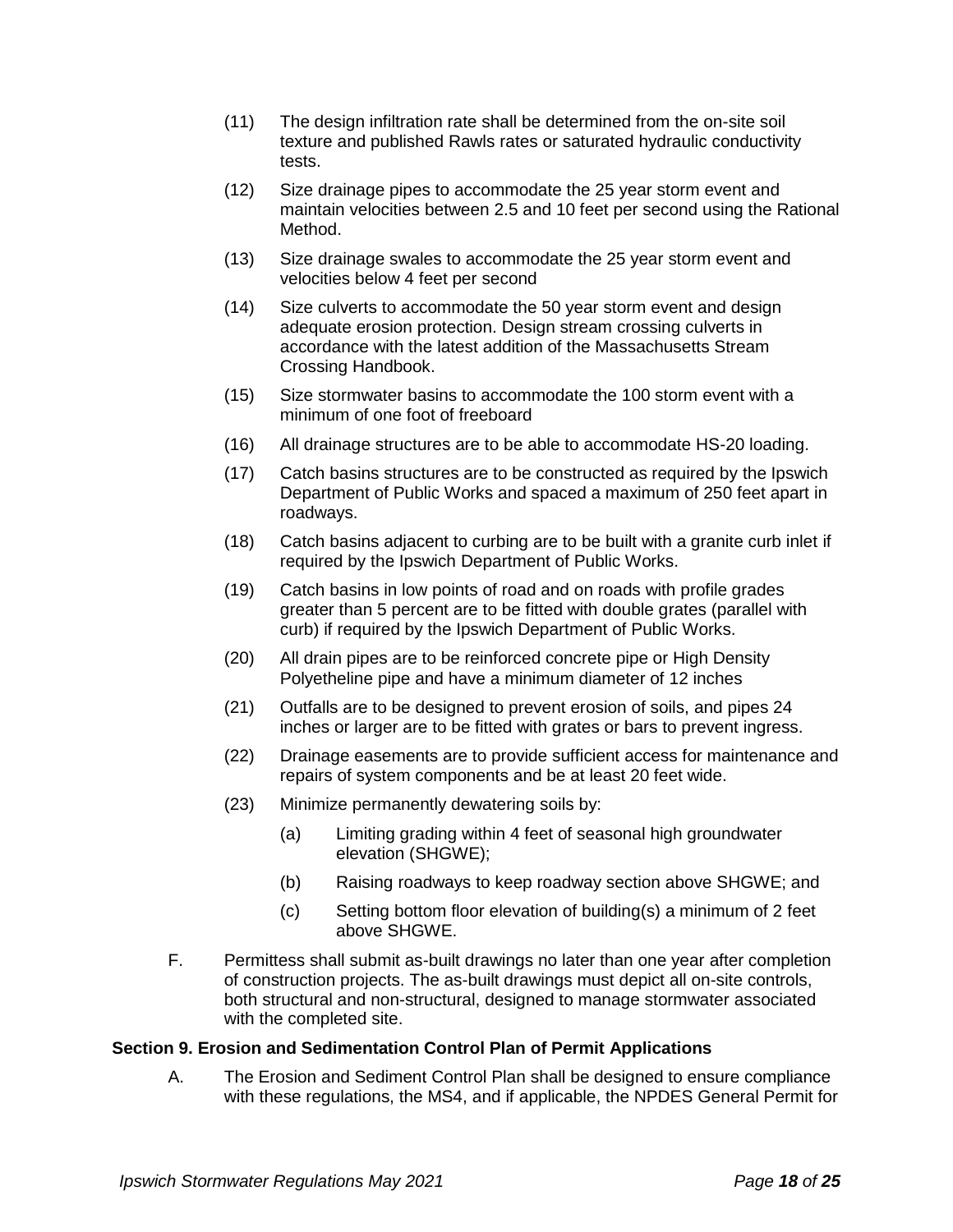Storm Water Discharges From Construction Activities. In addition, the plan shall ensure that the Massachusetts Surface Water Quality Standards (314 CMR 4.00) are met in all seasons.

- B. If a project requires a Stormwater Pollution Prevention Plan (SWPPP) per the NPDES General Permit for Storm Water Discharges From Construction Activities (and as amended), then the applicant is required to submit a complete copy of the SWPPP (including the signed Notice of Intent and approval letter). If the SWPPP meets the requirements of the General Permit, it will be considered equivalent to the Erosion and Sediment Control Plan described in this section.
- C. The Erosion and Sediment Control Plan shall remain on file with the Stormwater Authority. Refer to the latest version of the Massachusetts Erosion and Sediment Control Guidelines for Urban & Suburban Areas for detailed guidance.
- D. Erosion and Sedimentation Control Plan Content. The Plan shall contain the following information:
	- (1) Names, addresses, and telephone numbers of the owner, applicant, and person(s) or firm(s) preparing the plan;
	- (2) Title, date, north arrow, names of abutters, scale, legend, and locus map;
	- (3) Location and description of natural features including:
		- (a) Watercourses and water bodies, wetland resource areas and all floodplain information, including the 100-year flood elevation based upon the most recent Flood Insurance Rate Map, or as calculated by a professional engineer for areas not assessed on these maps;
		- (b) Existing vegetation including tree lines, canopy layer, shrub layer, and ground cover, and trees with a caliper twelve (12) inches or larger, noting specimen trees and forest communities; and
		- (c) Habitats mapped by the Massachusetts Natural Heritage & Endangered Species Program as Endangered, Threatened or of Special Concern, Estimated Habitats of Rare Wildlife and Certified Vernal Pools, and Priority Habitats of Rare Species within five hundred (500) feet of any construction activity.
	- (4) Lines of existing abutting streets showing drainage and driveway locations and curb cuts;
	- (5) Existing soils, volume and nature of imported soil materials;
	- (6) Topographical features including existing and proposed contours at intervals no greater than two (2) feet with spot elevations provided when needed;
	- (7) Surveyed property lines showing distances and monument locations, all existing and proposed easements, rights-of-way, and other encumbrances, the size of the entire parcel, and the delineation and number of square feet of the land area to be disturbed;
	- (8) Drainage patterns and approximate slopes anticipated after major grading activities (Construction Phase Grading Plans);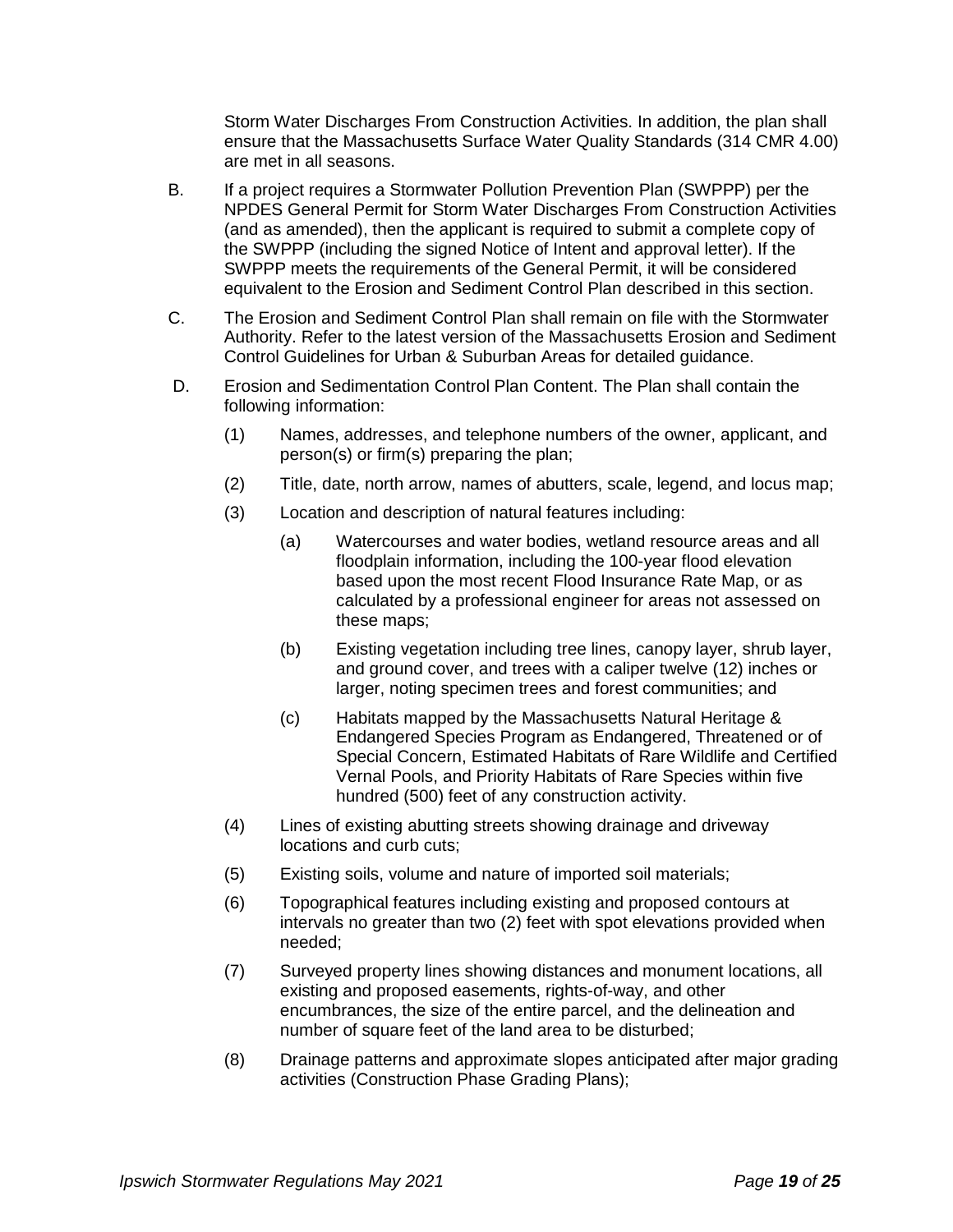- (9) Location and details of erosion and sediment control measures with a narrative of the construction sequence/phasing of the project, including both operation and maintenance for structural and non-structural measures, interim grading, and material stockpiling areas;
- (10) Path and mechanism to divert uncontaminated water around disturbed areas, to the maximum extent practicable. When determining whether the requirements have been met, the Stormwater Authority shall consider all stormwater management practices available and capable of being implemented after taking into consideration costs, existing technology, proposed use, and logistics in light of overall project purposes. Project purposes shall be defined generally (*e.g*., single family home or expansion of a commercial development).;
- (11) Location and description of industrial discharges, including stormwater discharges from dedicated asphalt plants and dedicated concrete plants, which are covered by this permit;
- (12) Stormwater runoff calculations in accordance with the Massachusetts Department of Environmental Protection's Stormwater Management Policy;
- (13) Location and description of and implementation schedule for temporary and permanent seeding, vegetative controls, and other stabilization measures;
- (14) A description of construction and waste materials expected to be stored on-site. The Plan shall include a description of controls to reduce pollutants from these materials, including storage practices to minimize exposure of the materials to stormwater, and spill prevention and response;
- (15) A description of provisions for phasing the project where one acre of area or greater is to be altered or disturbed;
- (16) Plans must be stamped and certified by a qualified Professional Engineer registered in Massachusetts or a Certified Professional in Erosion and Sediment Control; and
- (17) Such other information as is required by the Stormwater Authority.
- E. Erosion Controls Design Standards. The Sediment and Erosion Control Plan shall be developed to comply with the MS4 and shall meet the following standards:
	- (1) Minimize total area of disturbance;
	- (2) Sequence activities to minimize simultaneous areas of disturbance;
	- (3) Minimize peak rate of runoff in accordance with the Massachusetts Department of Environmental Protection Stormwater Standards;
	- (4) Minimize soil erosion and control sedimentation during construction;
	- (5) Divert uncontaminated water around disturbed areas;
	- (6) Maximize groundwater recharge;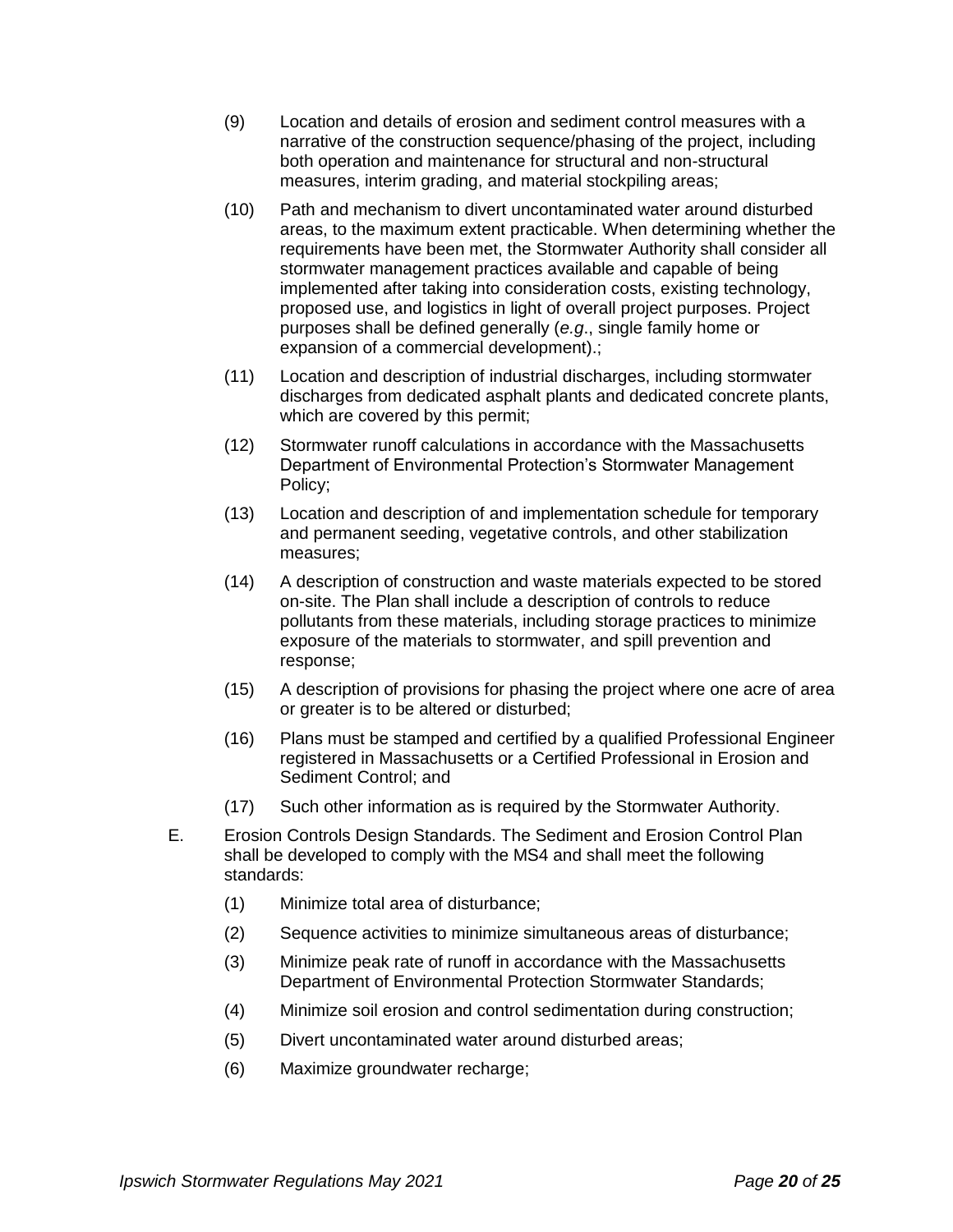- (7) Install and maintain all Erosion and Sediment Control measures in accordance with the Massachusetts Erosion and Sedimentation Control Guidelines for Urban and Suburban Areas, manufacturers specifications and good engineering practices;
- (8) Prevent off-site transport of sediment;
- (9) Protect and manage on and off-site material storage areas (overburden and stockpiles of dirt, borrow areas, or other areas used solely by the permitted project are considered a part of the project);
- (10) Comply with applicable Federal, State and local laws and regulations including waste disposal, sanitary sewer or septic system regulations, and air quality requirements, including dust control;
- (11) Protect natural resources and prevent significant alteration of habitats mapped by the Massachusetts Natural Heritage & Endangered Species Program as Endangered, Threatened or Of Special Concern, Estimated Habitats of Rare Wildlife and Certified Vernal Pools, and Priority Habitats of Rare Species from the proposed activities;
- (12) Institute interim and permanent stabilization measures, which shall be instituted on a disturbed area as soon as practicable but no more than 14 days after construction activity has temporarily or permanently ceased on that portion of the site;
- (13) Properly manage on-site construction and waste materials, including truck washing and cement concrete washout facilities;
- (14) Prevent off-site vehicle tracking of sediments; and
- (15) Incorporate appropriate BMPs designed to comply with the Massachusetts Stormwater Handbook.

## **Section 10. Operation and Maintenance Plan for Permit Applications**

- A. A stand-alone Operation and Maintenance Plan is required at the time of application for all projects that include structural and non-structural stormwater BMPs. The Operation and Maintenance Plan shall be designed to ensure compliance with the Permit and these regulations for the life of the system. The Operation and Maintenance Plan shall remain on file with the Stormwater Authority and shall be an ongoing requirement. The Applicant shall provide copies of the Operation and Maintenance Plan to all persons responsible for maintenance and repairs.
- B. The Operation and Maintenance Plan shall include:
	- (1) The name(s) of the owner(s) for all components of the system;
	- (2) A map showing the location of the systems and facilities including all structural and nonstructural stormwater best management practices (BMPs), catch basins, manholes/access lids, pipes, and other stormwater devices. The plan showing such systems and facilities to be privately maintained, including associated easements shall be recorded with the Essex County Registry of Deeds prior to issuance of a Certificate of Compliance by the Stormwater Authority pursuant to Section 15.
	- (3) Maintenance Agreement with the Stormwater Authority that specifies: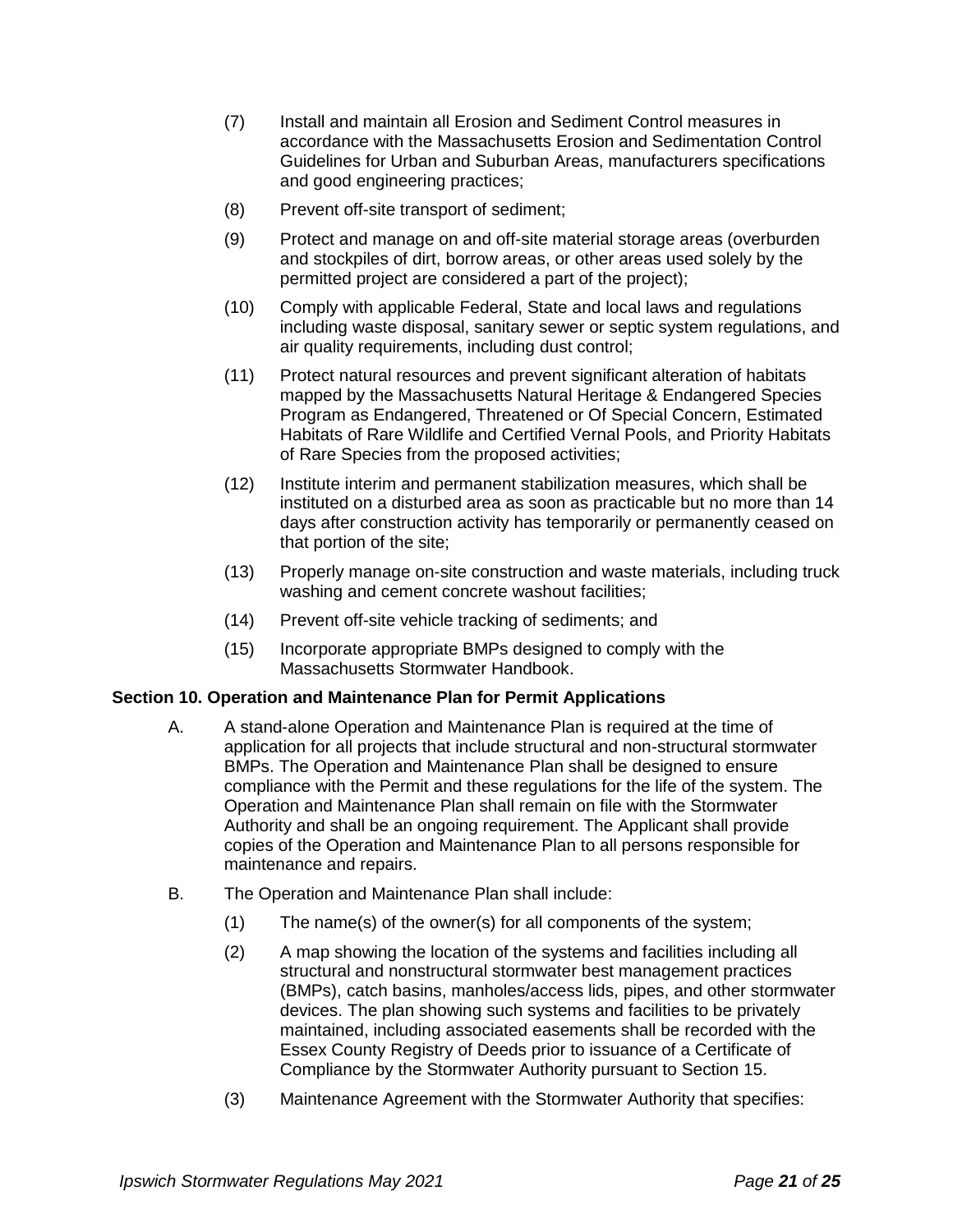- (a) The names and addresses of the person(s) responsible for operation and maintenance;
- (b) The person(s) financially responsible for maintenance and emergency repairs;
- (c) An Inspection and Maintenance Schedule for all stormwater management facilities including routine and non-routine maintenance tasks to be performed. Where applicable, this schedule shall refer to the Maintenance Criteria provided in the Stormwater Handbook or the EPA National Menu of Stormwater Best Management Practices or equivalent;
- (d) Instructions for routine and long-term operation and maintenance shall have sufficient detail for responsible parties to perform necessary maintenance activities and prevent actions that may adversely affect the performance of each structural and/or nonstructural stormwater BMP.
- (e) A list of easements with the purpose and location of each; and
- (f) The signature(s) of the owner(s) and all persons responsible for operation and maintenance, financing, and emergency repairs, as defined in the Maintenance Agreement, if maintenance is to be performed by an entity other than the owner.
- (4) Stormwater Management Easement(s)
	- (a) Stormwater Management easements shall be provided by the property owner(s) as necessary for:
		- i. Access for facility inspections and maintenance;
		- ii. Preservation of stormwater runoff conveyance, infiltration, and detention areas and facilities, including flood routes for the 100-year storm event; and
		- iii. Direct maintenance access by heavy equipment to structures requiring maintenance.
	- (b) The purpose of each easement shall be specified in the Maintenance Agreement signed by the property owner.
	- (c) Stormwater Management easements are required for all areas used for permanent stormwater control, unless a waiver is granted by the Stormwater Authority pursuant to Section 4(B).
	- (d) Easements shall be recorded with the Essex County Registry of Deeds prior to issuance of a Certificate of Compliance by the Stormwater Authority pursuant to Section 15.
- (5) Changes to Operation and Maintenance Plans
	- (a) The owner(s) of record of the Stormwater Management system must notify the Stormwater Authority of changes in ownership, assignment of Operation and Maintenance responsibilities, or assignment of financial responsibility within 30 days of the change in ownership. The owner of record shall be responsible for Operation and Maintenance activities until a copy of the updated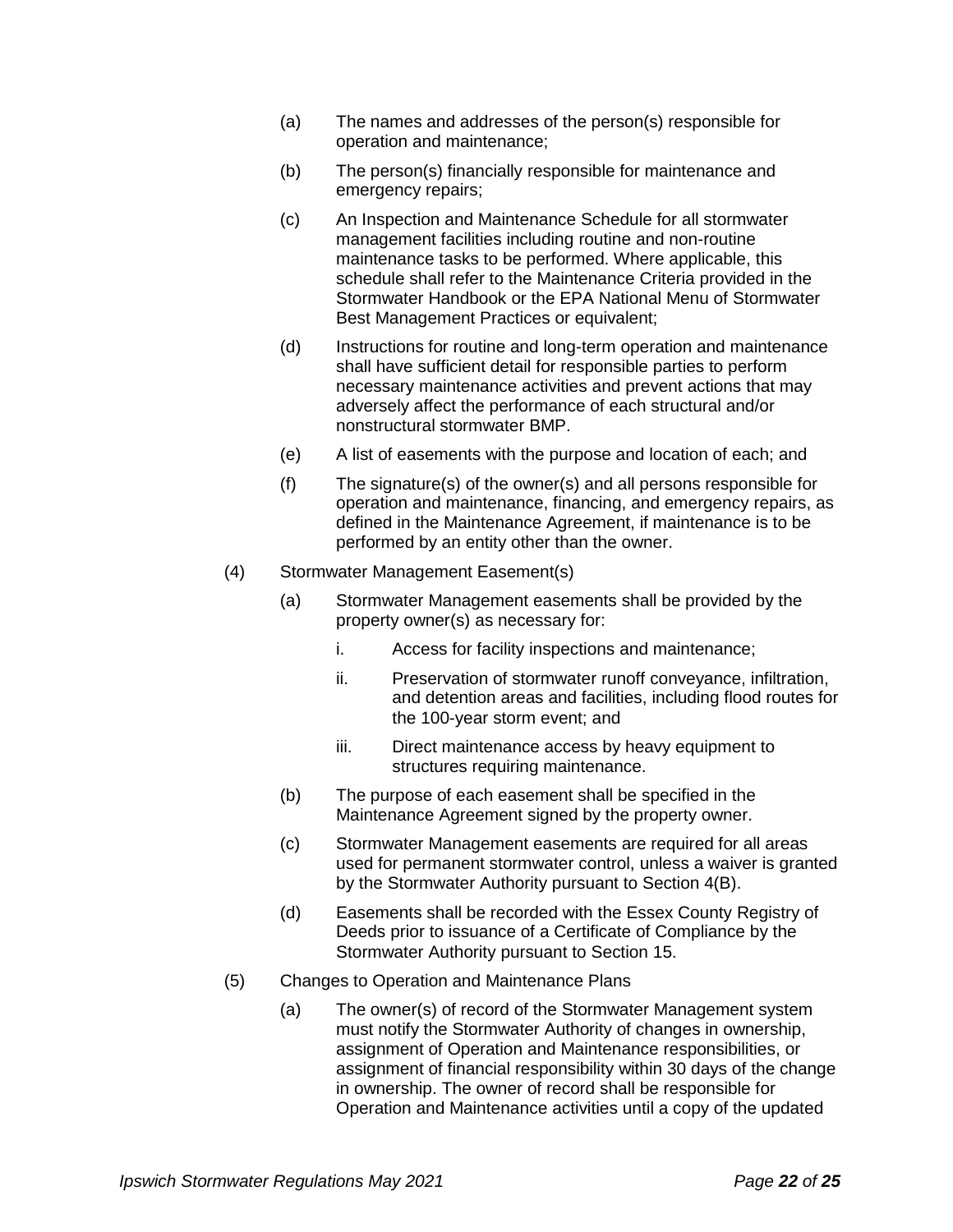Operation and Maintenance Plan has been furnished to the Stormwater Authority signed by the new owner or any new responsible person.

- (b) The maintenance schedule in the Maintenance Agreement may be amended to achieve the purposes of the Stormwater Management bylaw by mutual agreement of the Stormwater Authority and the Responsible Parties. Amendments must be in writing and signed by all Responsible Parties. Responsible Parties shall include owner(s), persons with financial responsibility, and persons with operational and/or maintenance responsibility.
- (6) Enforcement. To ensure adequate long-term operation and maintenance of stormwater management practices, applicants are required to implement one or more of the following procedures, as directed by the Stormwater Authority:
	- (a) Filing by the applicant of an annual Operation and Maintenance Report with the Stormwater Authority on a form specified by the Stormwater Authority, accompanied by an annual filing fee established by the Stormwater Authority for administration and enforcement of the operation and Maintenance plan.
	- (b) Establishment by the applicant of a dedicated fund or escrow account in the form of a Bond, Insurance Policy or similar instrumentality, to be maintained for a number of years and for an amount specified by the Stormwater Authority. Such fund or account may be used by the applicant to perform its operation and maintenance responsibilities or, if the Stormwater Authority finds that the applicant has failed to comply with the Plan, by the Stormwater Authority to perform or cause to be performed the required operation and maintenance tasks;
	- (c) Payment by the applicant to the Stormwater Authority of an amount specified by that Authority in compensation for its acceptance of ownership of all privately-constructed BMPs;
	- (d) A maintenance contract between the applicant and the Stormwater Authority in an amount specified by the Stormwater Authority whereby the Stormwater Authority will perform or cause to be performed the required operation and maintenance tasks;
	- **(e)** Submission by the applicant of an annual certification documenting the work that has been done over the last 12 months to properly operate and maintain the stormwater control measures. The certification shall be signed by the person(s) or authorized agent of the person(s) named in the permit as being responsible for ongoing operation and management;
	- (f) Recording of Operation and Maintenance Plans at the appropriate Registry of Deeds or Land Court.

#### **Section 12. Inspection and Site Supervision for permit applicants.**

A. Pre-construction Meeting. Prior to starting the clearing, excavation, construction, Redevelopment or land disturbing activity, the applicant, the applicant's technical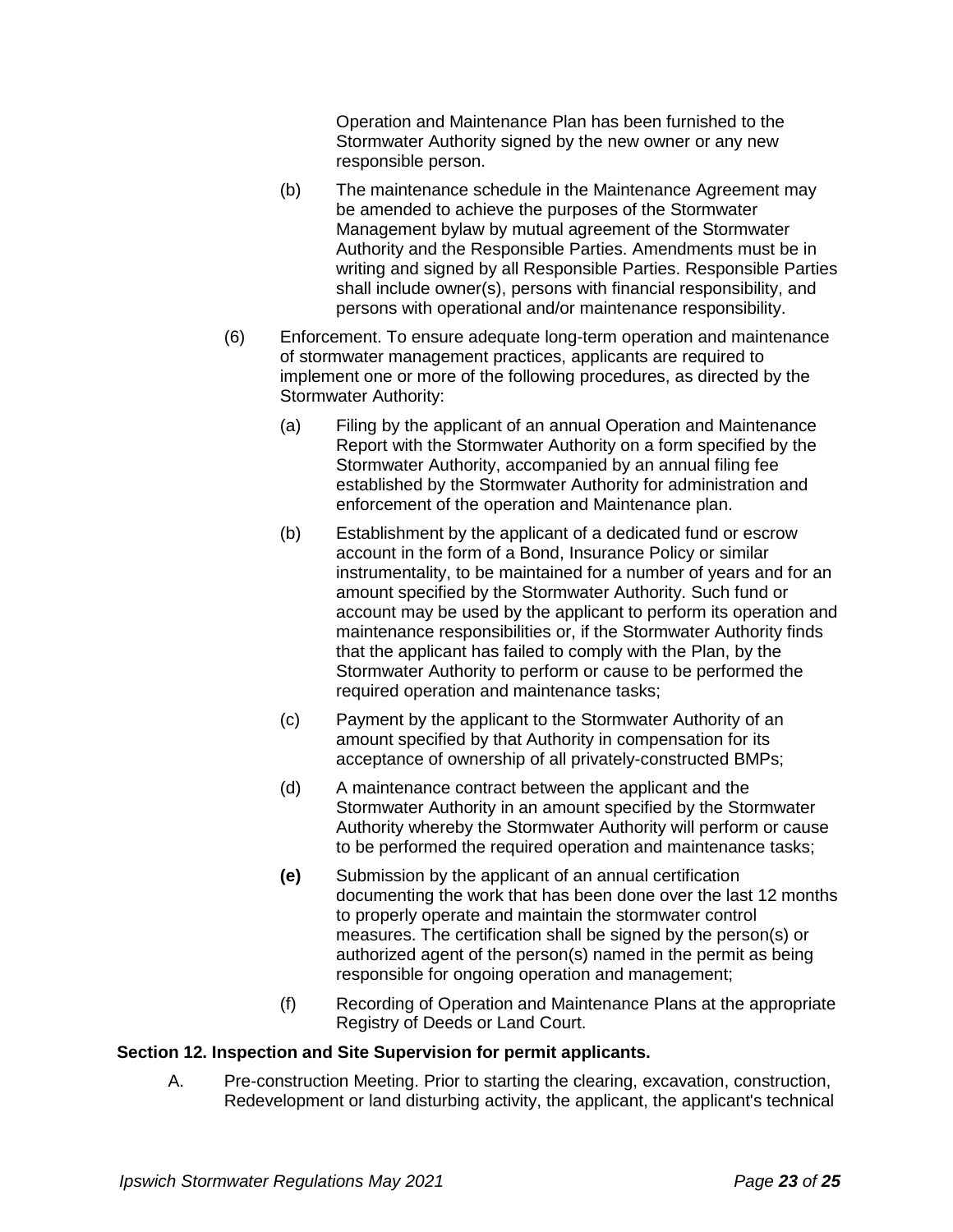representative, the general contractor or any other person with authority to make changes to the project, may be required to meet with the Stormwater Authority, to review the approved plans and their proposed implementation. The need for a pre-construction meeting shall be determined by the Stormwater Authority based on the project scope.

- B. Stormwater Authority Inspection. The Stormwater Authority or its designated agent shall make inspections as herein required and shall either approve that portion of the work completed or shall notify the applicant wherein the work fails to comply with the Erosion and Sedimentation Control Plan or the Stormwater Management Plan as approved. The approved Erosion and Sedimentation Control Plan and associated plans for grading, stripping, excavating, and filling work, bearing the signature of approval of the Stormwater Authority, shall be maintained at the site during the progress of the work. In order to obtain inspections, the applicant shall notify the Stormwater Authority at least two (2) working days before each of the following events:
	- (1) Erosion and sedimentation control measures are in place and stabilized;
	- (2) Site Clearing has been substantially completed;
	- (3) Rough Grading has been substantially completed;
	- (4) Final Grading has been substantially completed;
	- (5) Close of the Construction Season; and,
	- (6) Final Landscaping (permanent stabilization) and project final completion.
- C. Applicant Inspections. The applicant or his/her agent shall conduct and document inspections of all control measures no less than weekly or as specified in the permit, and prior to and following anticipated storm events. The purpose of such inspections will be to determine the overall effectiveness of the Erosion and Sedimentation Control Plan, and the need for maintenance or additional control measures as well as verifying compliance with the Stormwater Management Plan. The applicant or his/her agent shall submit monthly reports to the Stormwater Authority or designated agent in a format approved by the Stormwater Authority.

## **Section 13. Surety for projects requiring permits.**

The Stormwater Authority may require the permittee to post before the start of land disturbance activity, a surety bond, irrevocable letter of credit, cash, or other acceptable security. The form of the bond shall be approved by town counsel and be in an amount deemed sufficient by the Stormwater Authority to ensure that the work will be completed in accordance with the permit. If the project is phased, the Stormwater Authority may release part of the bond as each phase is completed in compliance with the permit but the bond may not be fully released until the Stormwater Authority has received the final report as required by Section 14 and issued a certificate of completion pursuant to Section 15.

## **Section 14. Final Reports for projects requiring permits**

Upon completion of the work, the permittee shall submit a report (including certified as-built construction plans) from a Professional Engineer (P.E.), surveyor, or Certified Professional in Erosion and Sediment Control (CPESC), certifying that all erosion and sediment control devices, and approved changes and modifications, have been completed in accordance with the conditions of the approved permit. Any discrepancies should be noted in the cover letter.